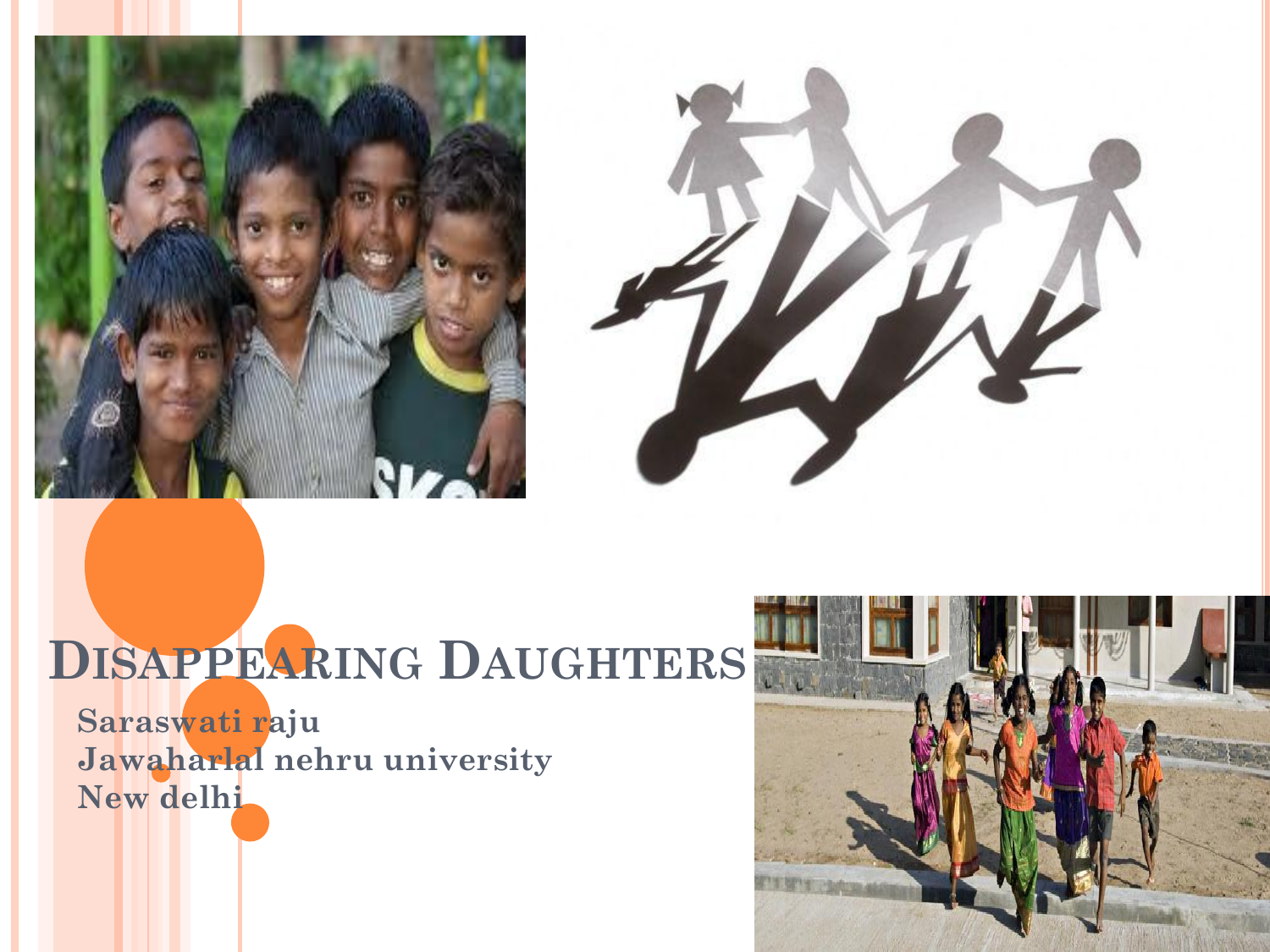- South Asia has historically known to be a region where men outnumber women quite in contrast with most of the nations elsewhere.
- Certain pockets and certain caste groups were notorious in terms of containing the number of their daughters.
- Within the general north-south divide, the northwestern India and the Rajput clans are cases in point.
- Authors have attributed the lower sex ratios to undervalue of women which has an eventual bearing on child sex ratios.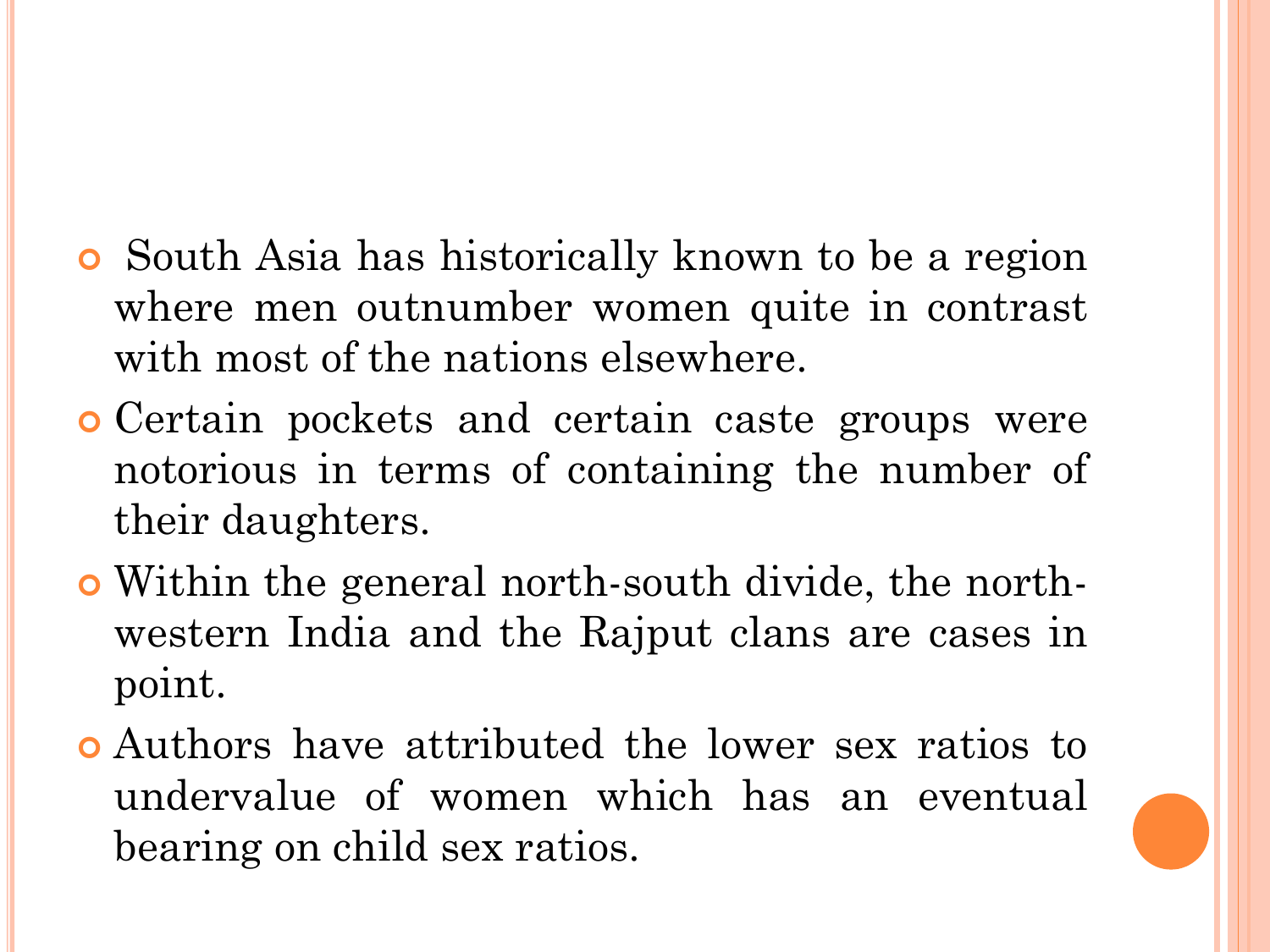- Several hypotheses have been put forward for under-evaluation for women.
- The much talked about is by Miller who talks about the 'work-worth' association.
- **o** If women are in economically gainful work, their status within the family goes up.
- Accordingly, it is argued that in wet-rice cultivation women are relatively more valued because of their participation in agricultural work as compared to wheat region.
- This proposition is not universally applicable in the India context as there are aberration to this general rule.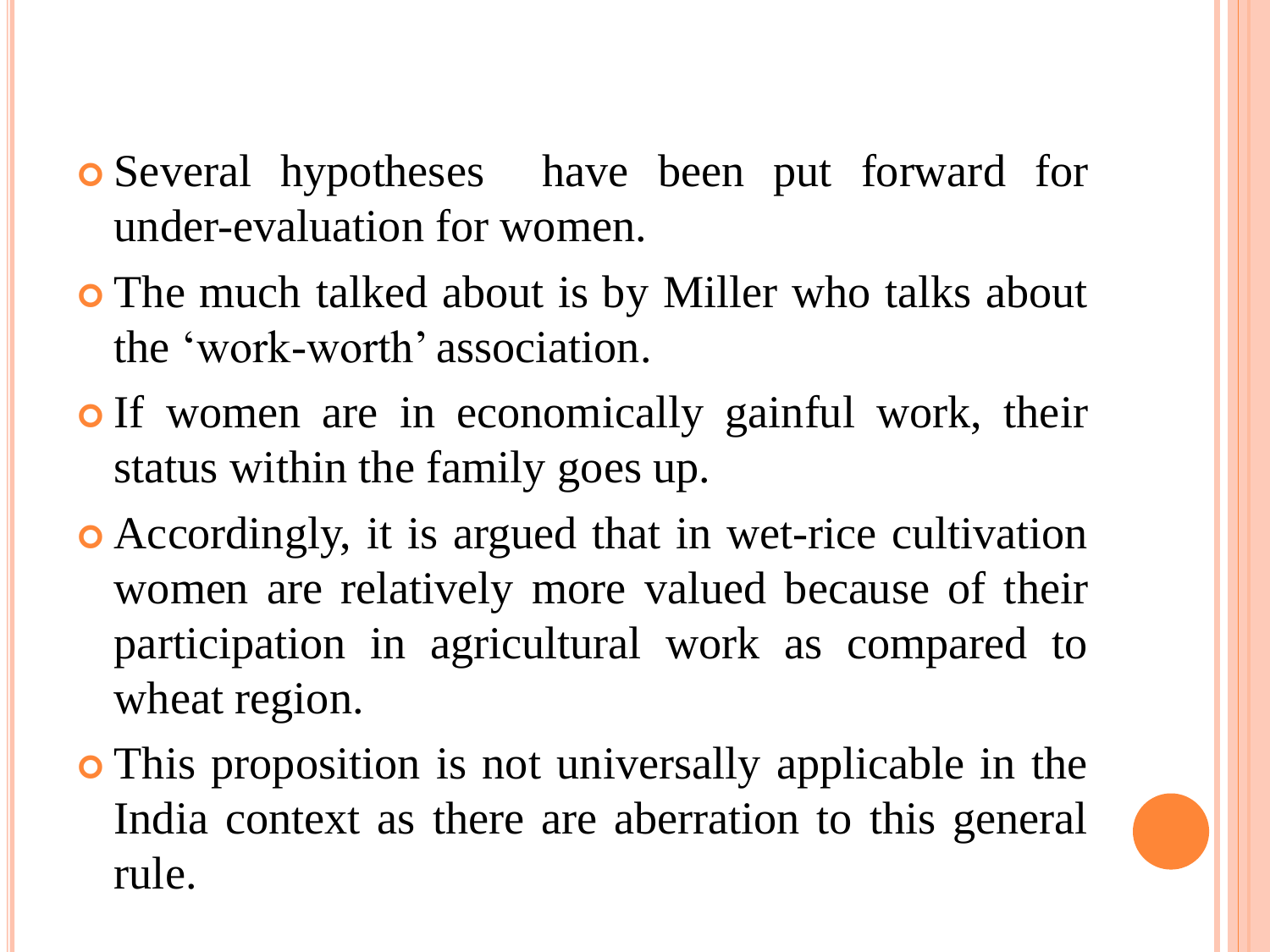It is commonsensical to suggest that poverty would push women to economically gainful activities and consequently their worth.

 And yet, this association is not straightforward.

 Punjab and Haryana – the affluent states share with Bihar, which is at the bottom of economic prosperity, low workforce participation rates.

o In Maharashtra, women from 'richer' expenditure cohort have higher workforce participation rates as compared to the 'poorest of poor' in Bihar.

i.

 In the absence of hypothesized inter-linkages, one can look at the potential effects of economic development on gender disparities as suggested by Amartya Sen.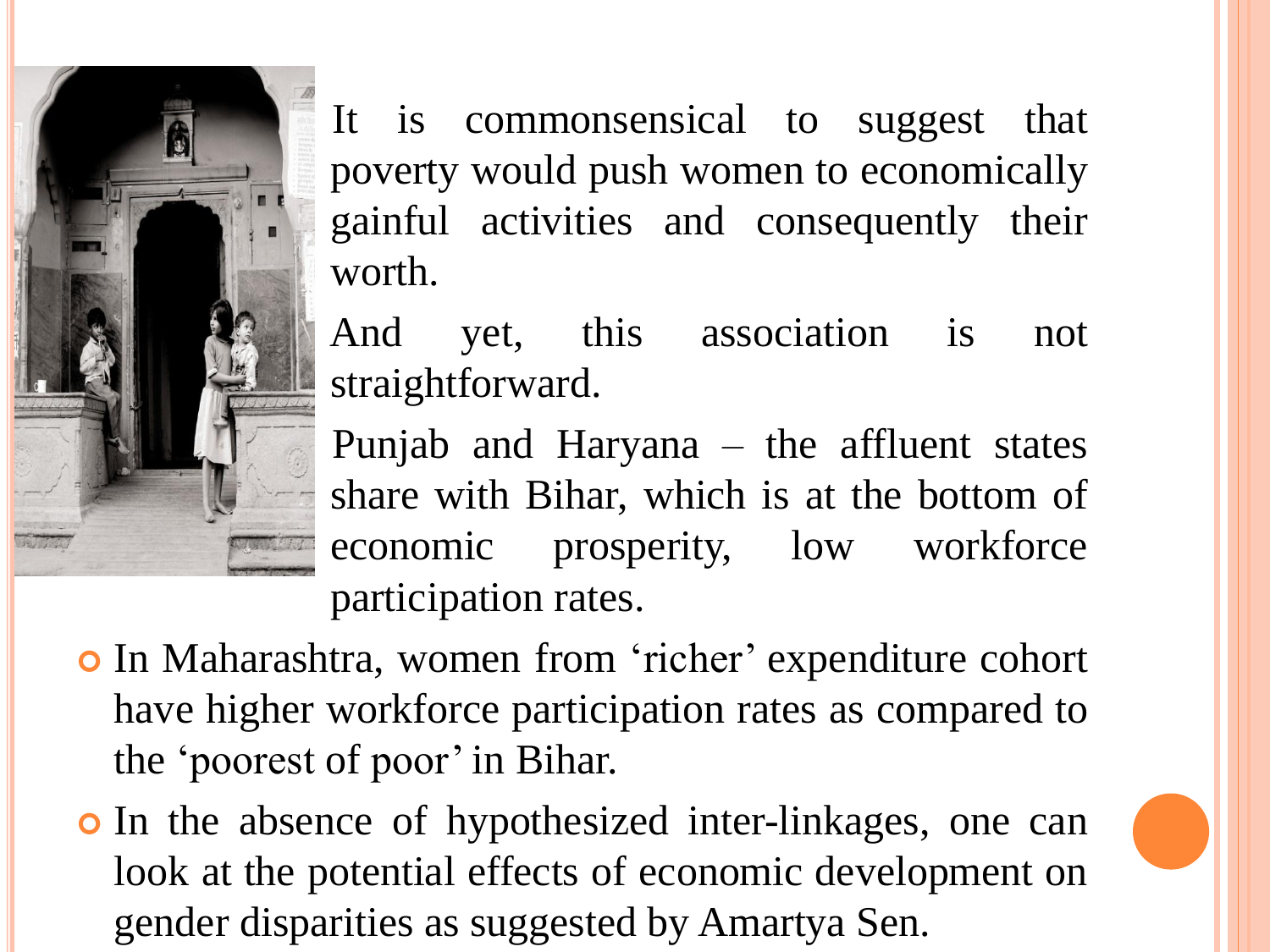Following demographic 'explanations' were there in the initial stages:

a) Selective undercount of girls, particularly in several parts of India;

b) Fewer abortions and retention of male foetuses with improved reproductive health-care;

c) Sex differentials in child mortality rates.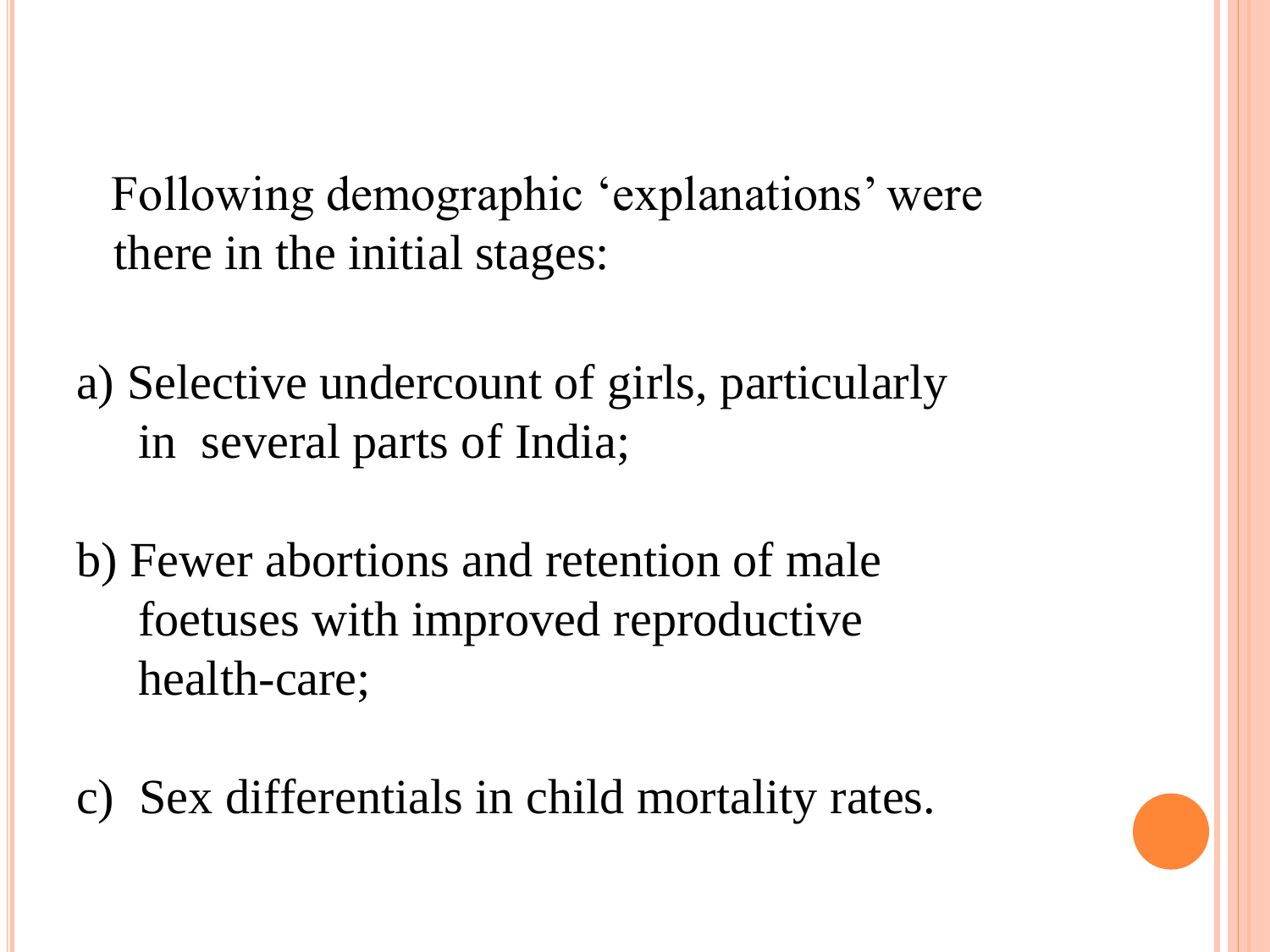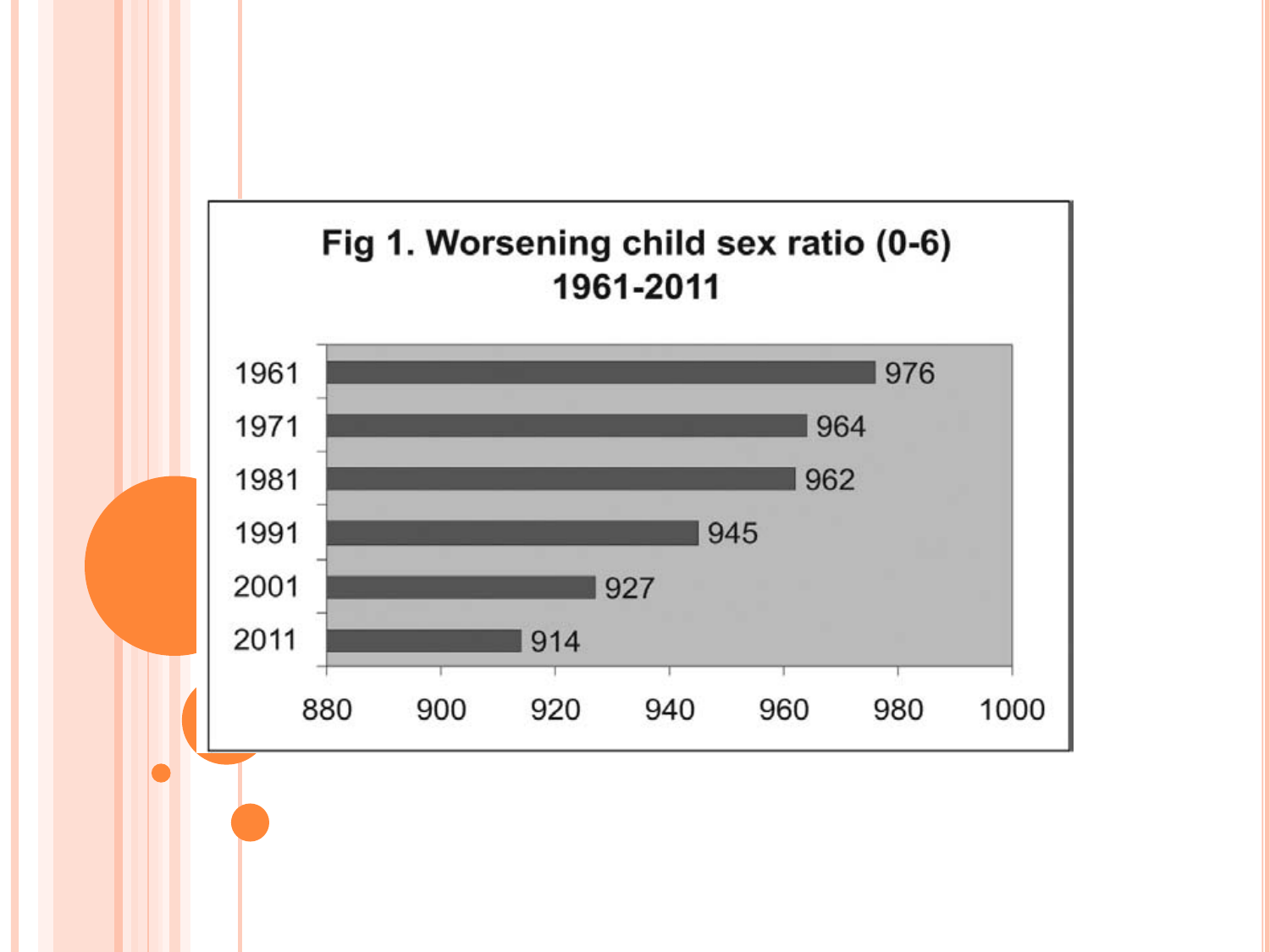- However, the recent decades have witnessed the CSRs becoming too skewed in favour of boys to be explained by any of the factors discussed so far.
- Moreover, low child sex ratios are no longer confined to a few pockets or communities.
- After initial denial and claims and counterclaims, the widespread awareness about the availability of and access to the pre-birth 'sex-determination technology' is seen as a major contributing factor.
- o This have an unbalancing impact on the sex ratios at birth (SRB) which eventually reflect in CSRs.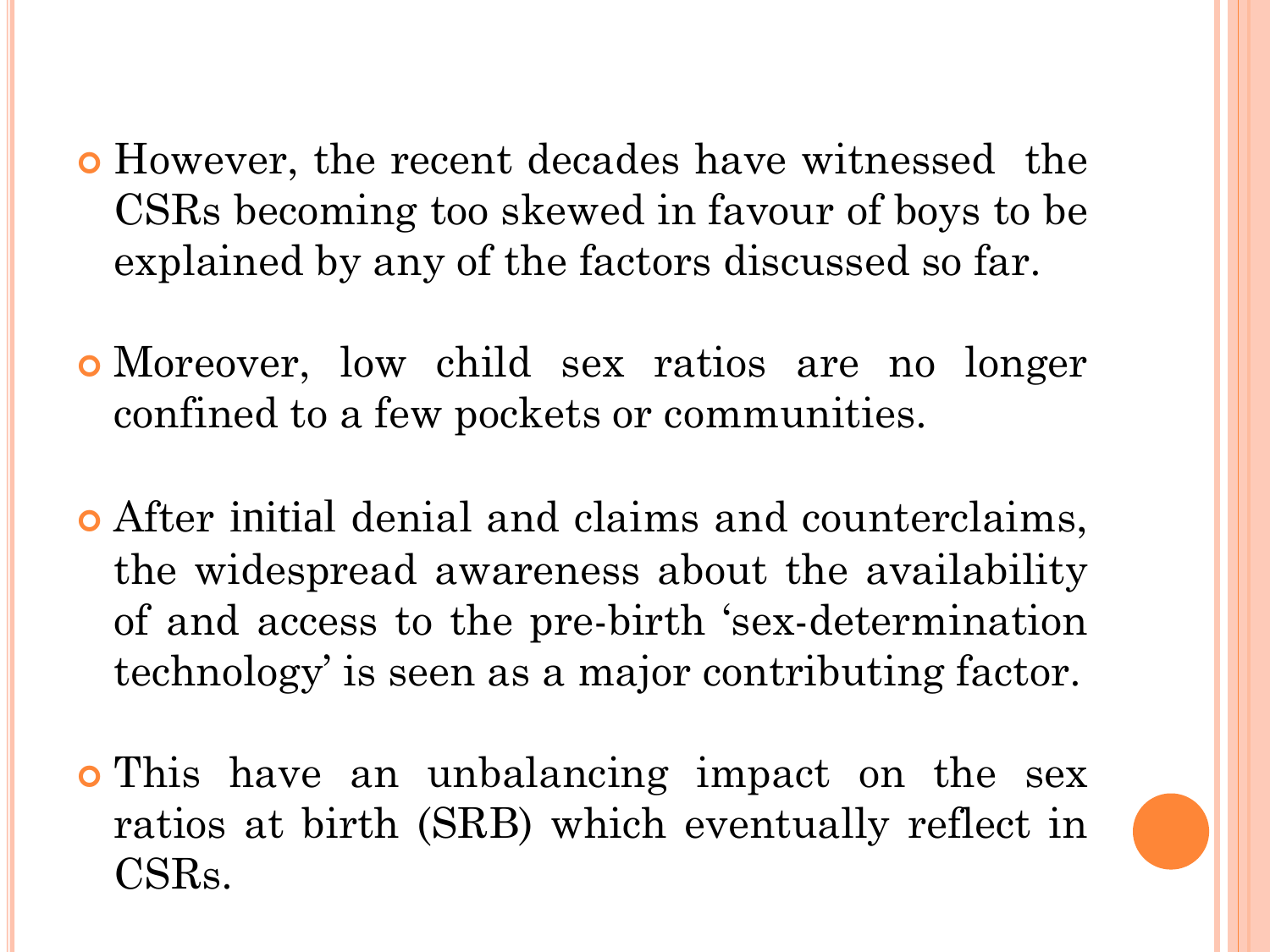### SEX RATIO AT BIRTH. . .

- SRB is conventionally expressed as number of male births per 100 female births; the birth of 105 boys to 100 girls is generally accepted as normal.
- Data and indirect estimates from Census, SRS and National Family Health Surveys differ on SRB.
- However, there is a general consensus that the in India SRB has progressively become more masculine in the early 1990s, declined somewhat and risen again after 2000.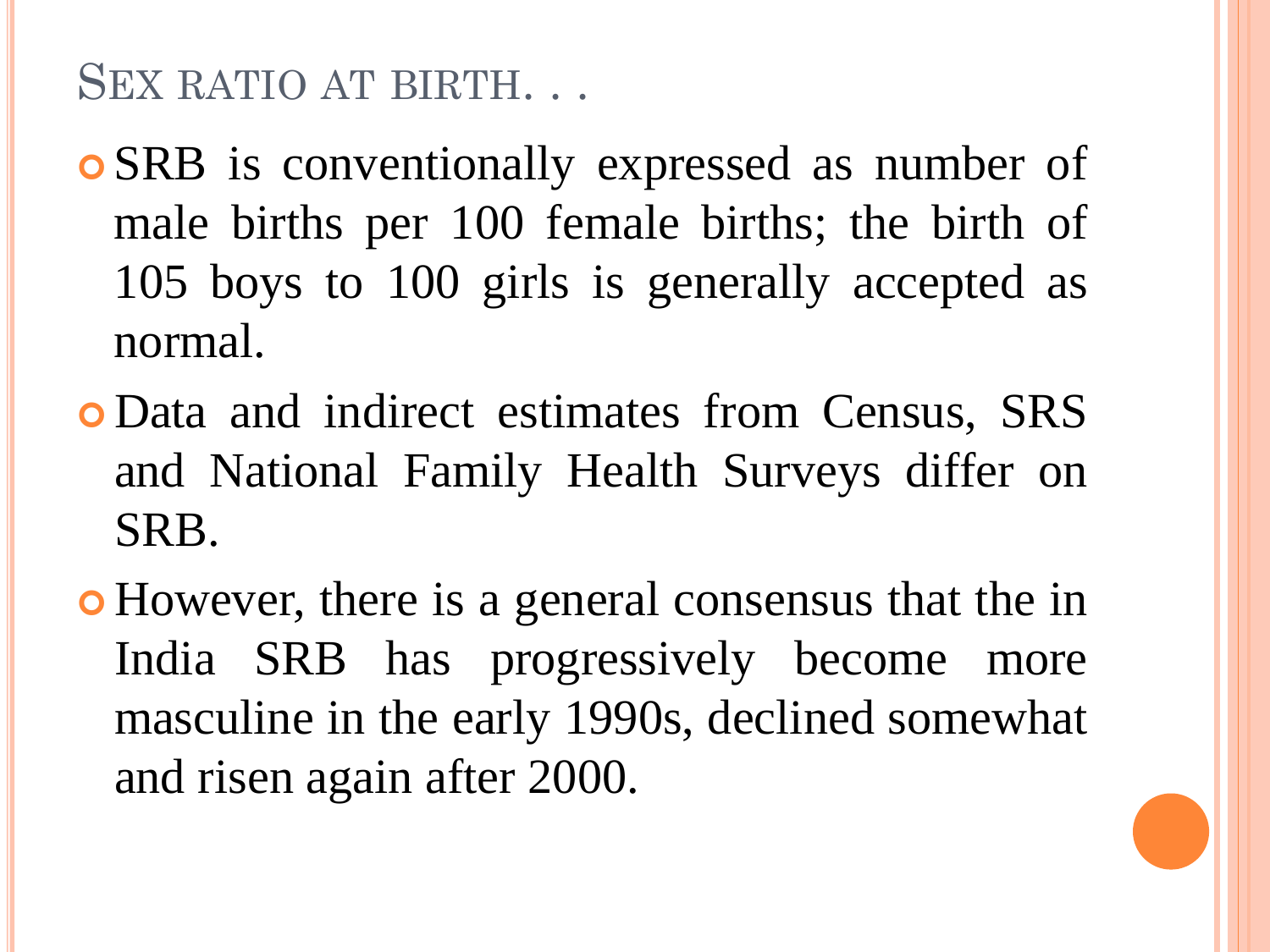

o It was post 1991 -2001 skew that could no longer be disputed when the practice of 'female foeticide' or 'sex selective abortion', became a public issue.

- o It is also from the 1990s onwards that child sex ratios and SRB started to grab more and more attention, distinct from overall sex ratios.
- Children ever born for relatively young women, say in the age group 20-29, would be recent births and the ratio based on these would give a reasonable picture of the recent SRB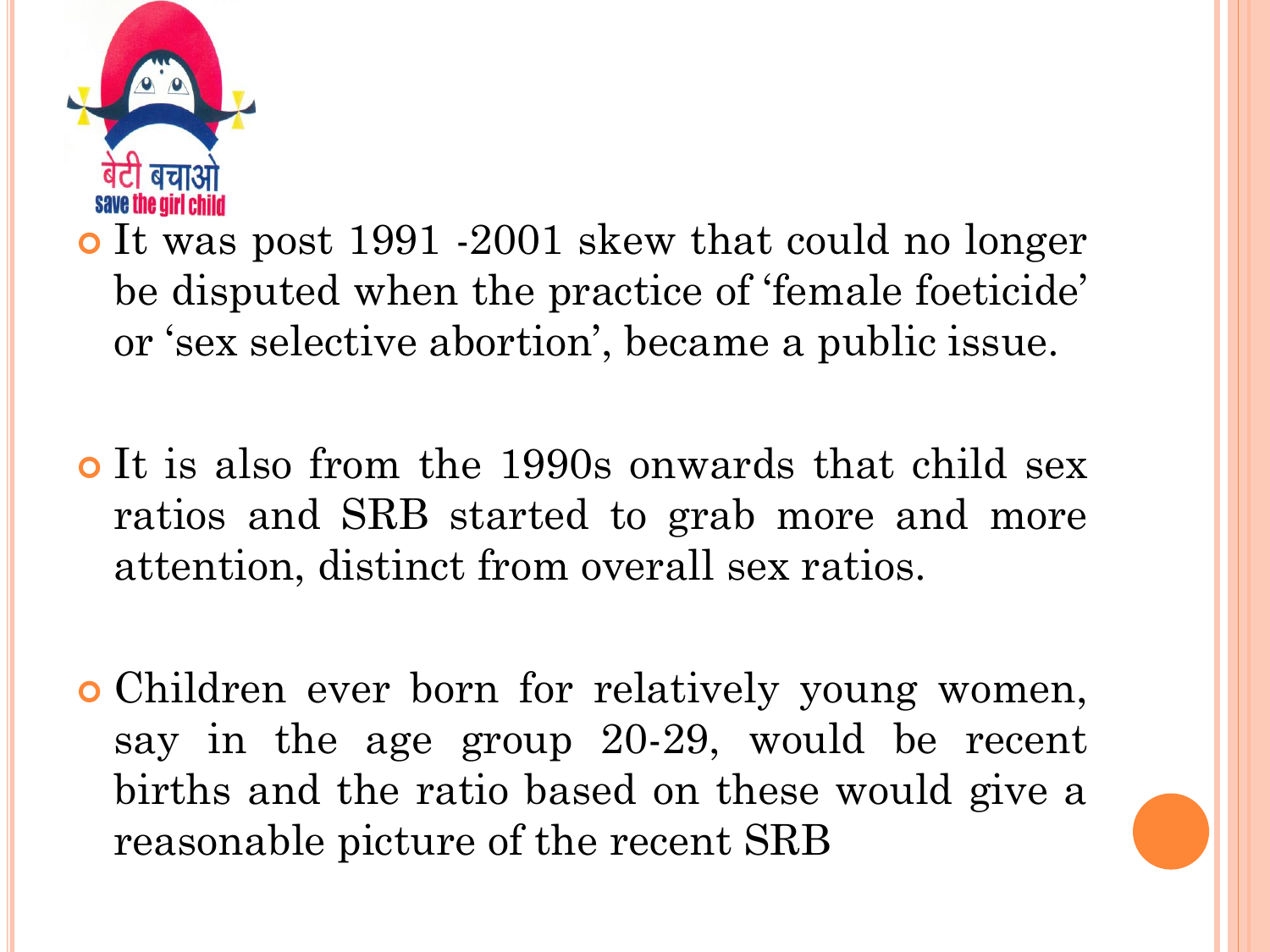#### **Estimates of SRB, India, 1981-2005**

| <b>Esumates of SRB, India, 1981-2005</b> |            |                                          |          |  |  |  |  |  |  |  |
|------------------------------------------|------------|------------------------------------------|----------|--|--|--|--|--|--|--|
| Years                                    | <b>SRS</b> | Source and year                          | Estimate |  |  |  |  |  |  |  |
|                                          | Estimate   |                                          |          |  |  |  |  |  |  |  |
| 1982-84                                  | 109.8      | <b>Based on:</b>                         |          |  |  |  |  |  |  |  |
| 1983-85                                  | 110.4      | children ever born<br>to women $(20-29)$ |          |  |  |  |  |  |  |  |
| 1984-86                                  | 109.5      |                                          |          |  |  |  |  |  |  |  |
| 1985-87                                  | 109.6      | Census 1981                              | 107.3    |  |  |  |  |  |  |  |
| 1986-88                                  | 109.8      | Census 1991                              | 107.4    |  |  |  |  |  |  |  |
| 1987-89                                  | 109.9      | Census 2001                              | 106.5    |  |  |  |  |  |  |  |
| 1988-90                                  | 109.8      |                                          |          |  |  |  |  |  |  |  |
| 1989-91                                  | 110.3      | births last year                         |          |  |  |  |  |  |  |  |
| 1990-92                                  | 111.1      | Census 2001                              | 110.4    |  |  |  |  |  |  |  |
| 1991-93                                  | 111.9      |                                          |          |  |  |  |  |  |  |  |
| 1992-94                                  | 113.0      | births during the                        |          |  |  |  |  |  |  |  |
| 1993-95                                  | 113.8      | years preceding                          |          |  |  |  |  |  |  |  |
| 1994-96                                  | 113.3      | NFHS-1: 1992-93                          | 105.2    |  |  |  |  |  |  |  |
| 1995-97                                  | 112.2      | NFHS-2: 1998-99                          | 107.0    |  |  |  |  |  |  |  |
| 1996-98                                  | 111.O      |                                          |          |  |  |  |  |  |  |  |
| 1997-99                                  |            | births during                            |          |  |  |  |  |  |  |  |
| 1998-2000                                | 111.4      | <b>SFMS 1998</b>                         | 111.2    |  |  |  |  |  |  |  |
| 1999-2001                                | 111.9      |                                          |          |  |  |  |  |  |  |  |
| 2000-02                                  | 112.1      |                                          |          |  |  |  |  |  |  |  |
| 2001-03                                  | 113.3      |                                          |          |  |  |  |  |  |  |  |
| 2002-04                                  | 113.4      |                                          |          |  |  |  |  |  |  |  |
| 2003-05                                  | 113.6      |                                          |          |  |  |  |  |  |  |  |

Sources: P. M. Kulkarni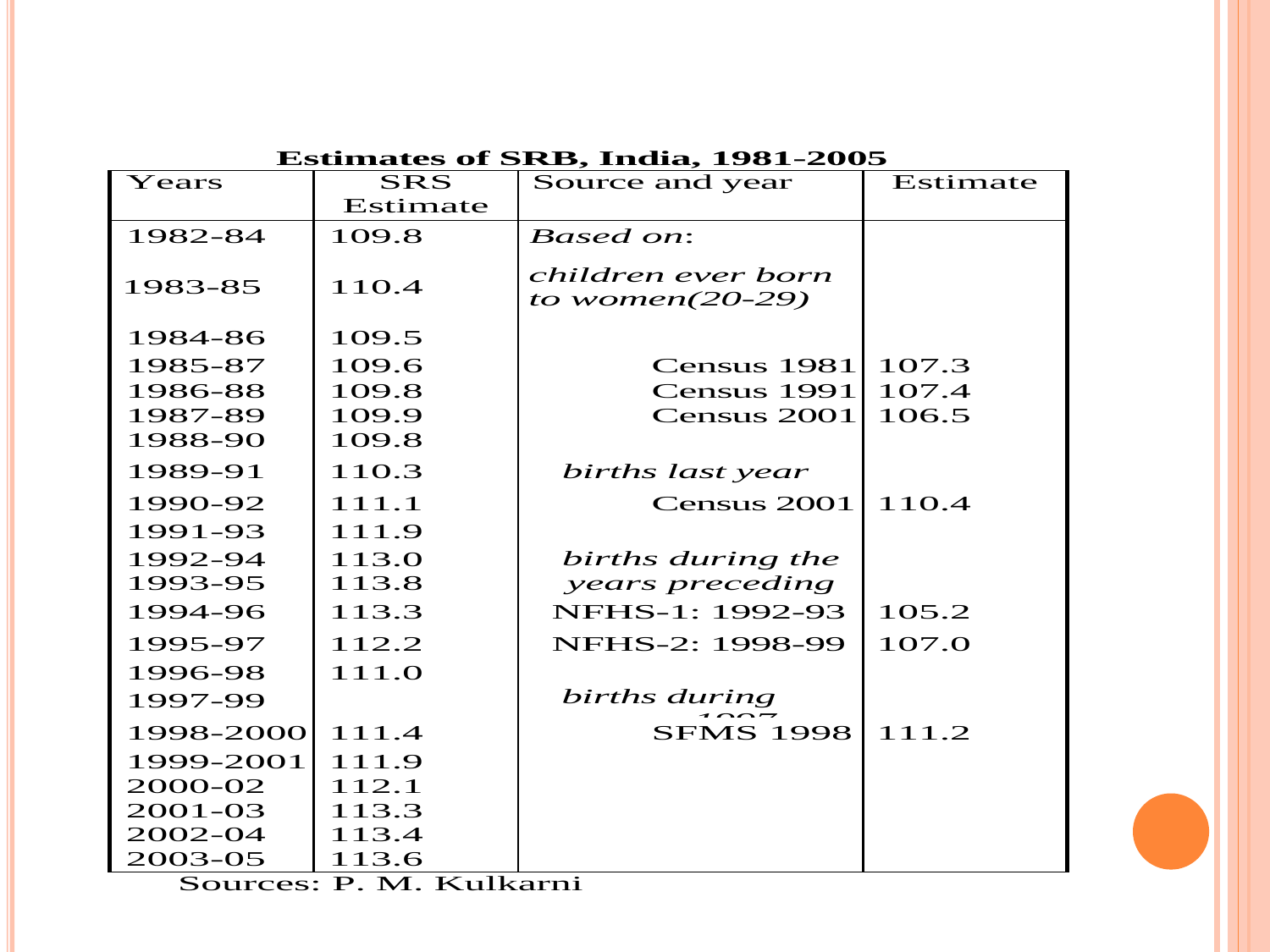- **o**In India, the ratio has risen considerably in the recent past. As per the data in the (SRS), SRB in the 1980s were generally close to 110.
- As of three years SRS average for 2005-2007, the SRB at the national level was 111 boys to 100 girls.
- The average conceals a large regional variation.
- For the same reference years, the SRB varies from 104.4 in Kerala to 119.5 in Punjab.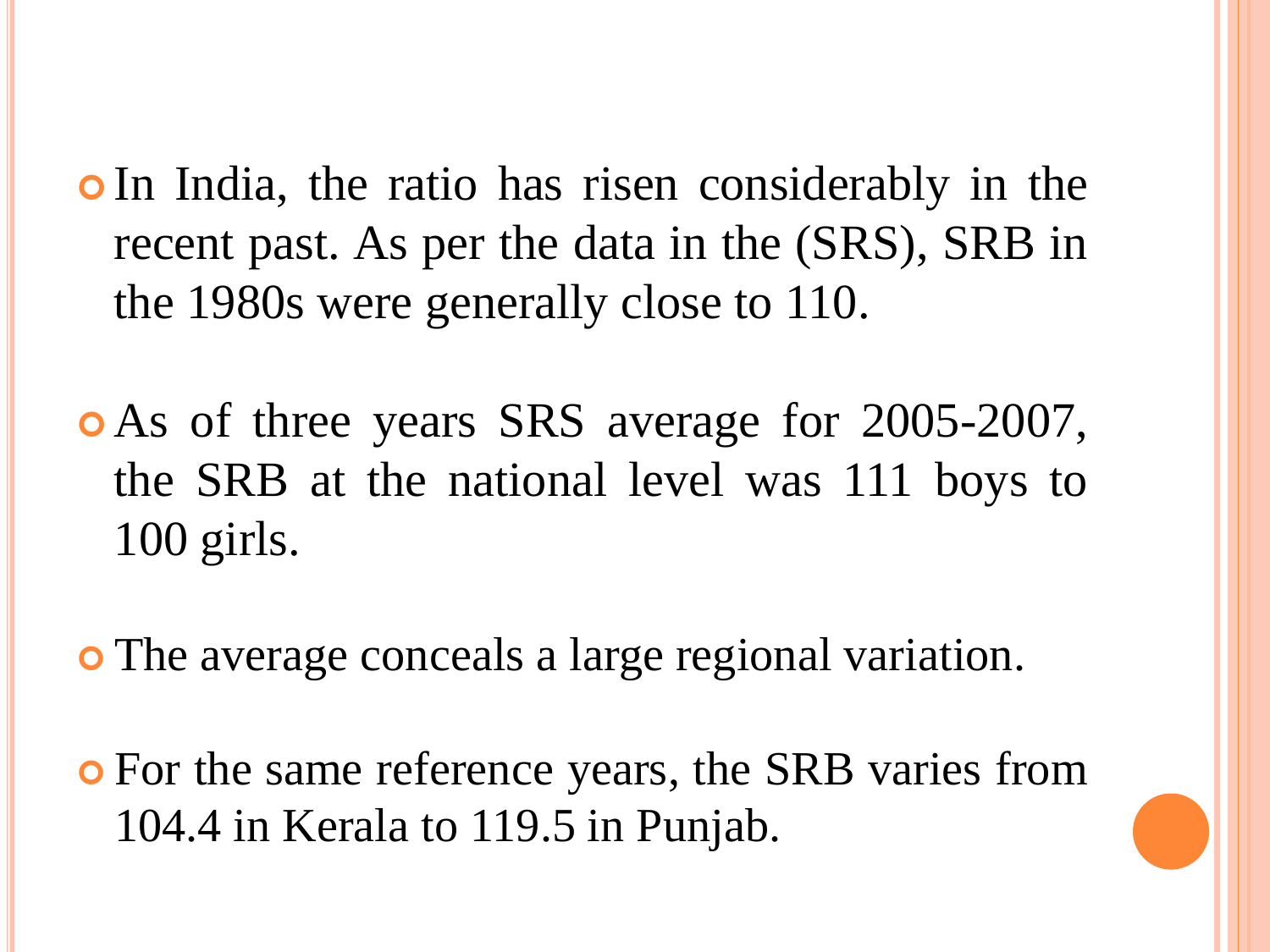- o In general, the north-western part of India always had higher SRBs as compared to other parts of India.
- **o** Rising SRBs are relatively more recent phenomena in Himachal Pradesh, Maharashtra, Gujarat and Jammu and Kashmir.
- Although southern states are relatively better off, it can be seen that the northsouth differentials are being rapidly obliterated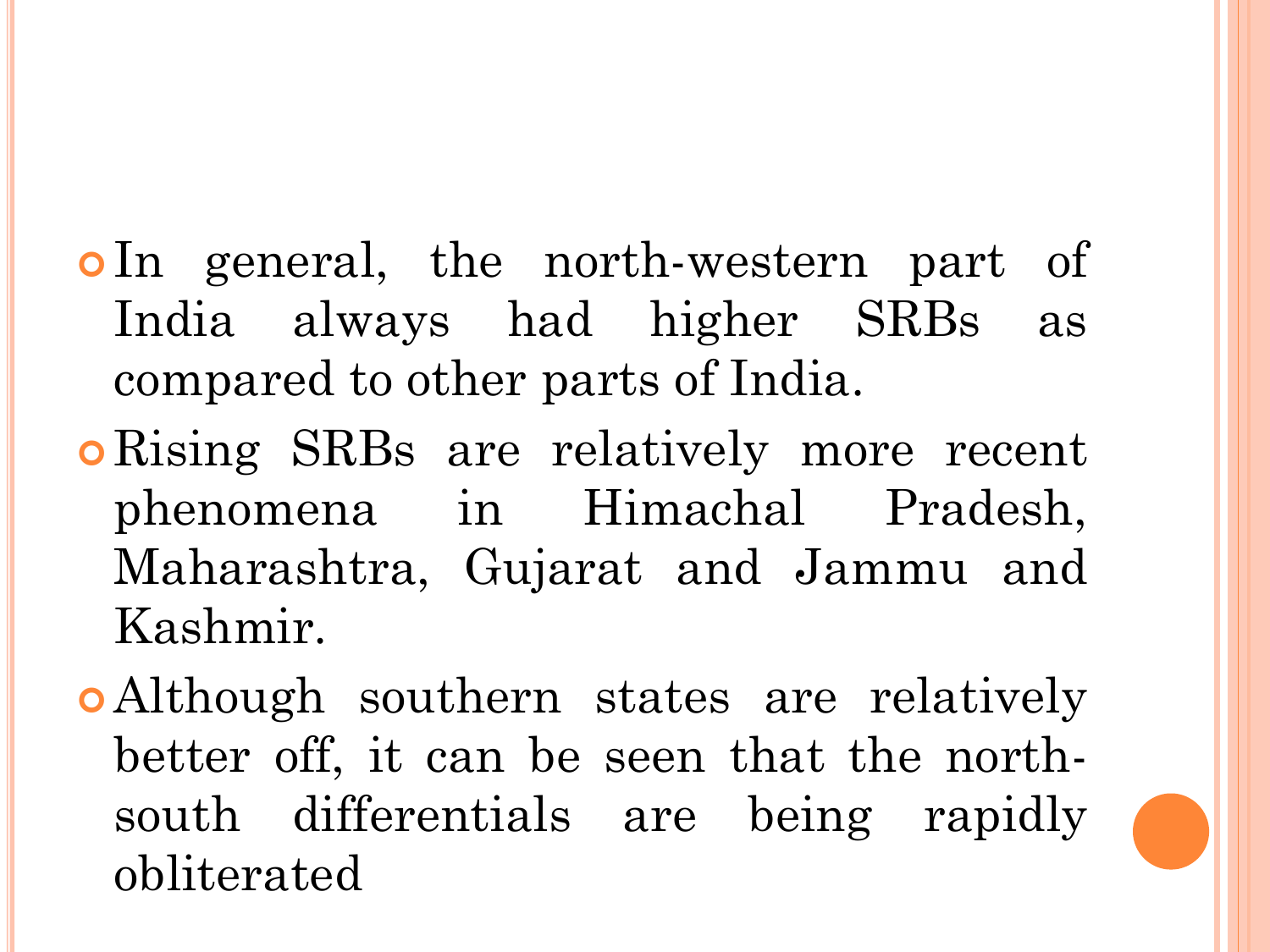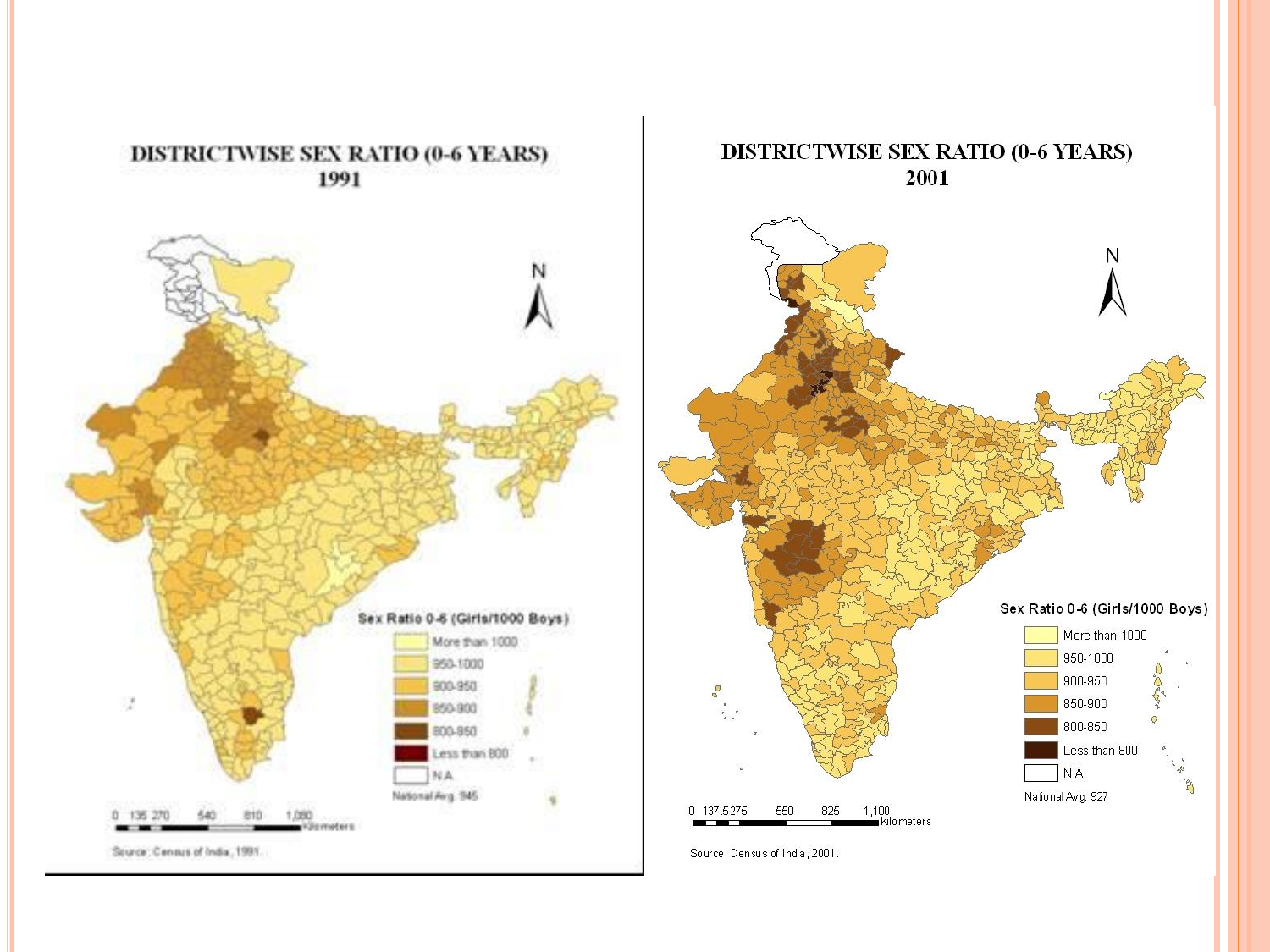# CHILD SEX RATIO (0-6 YEARS) 2011



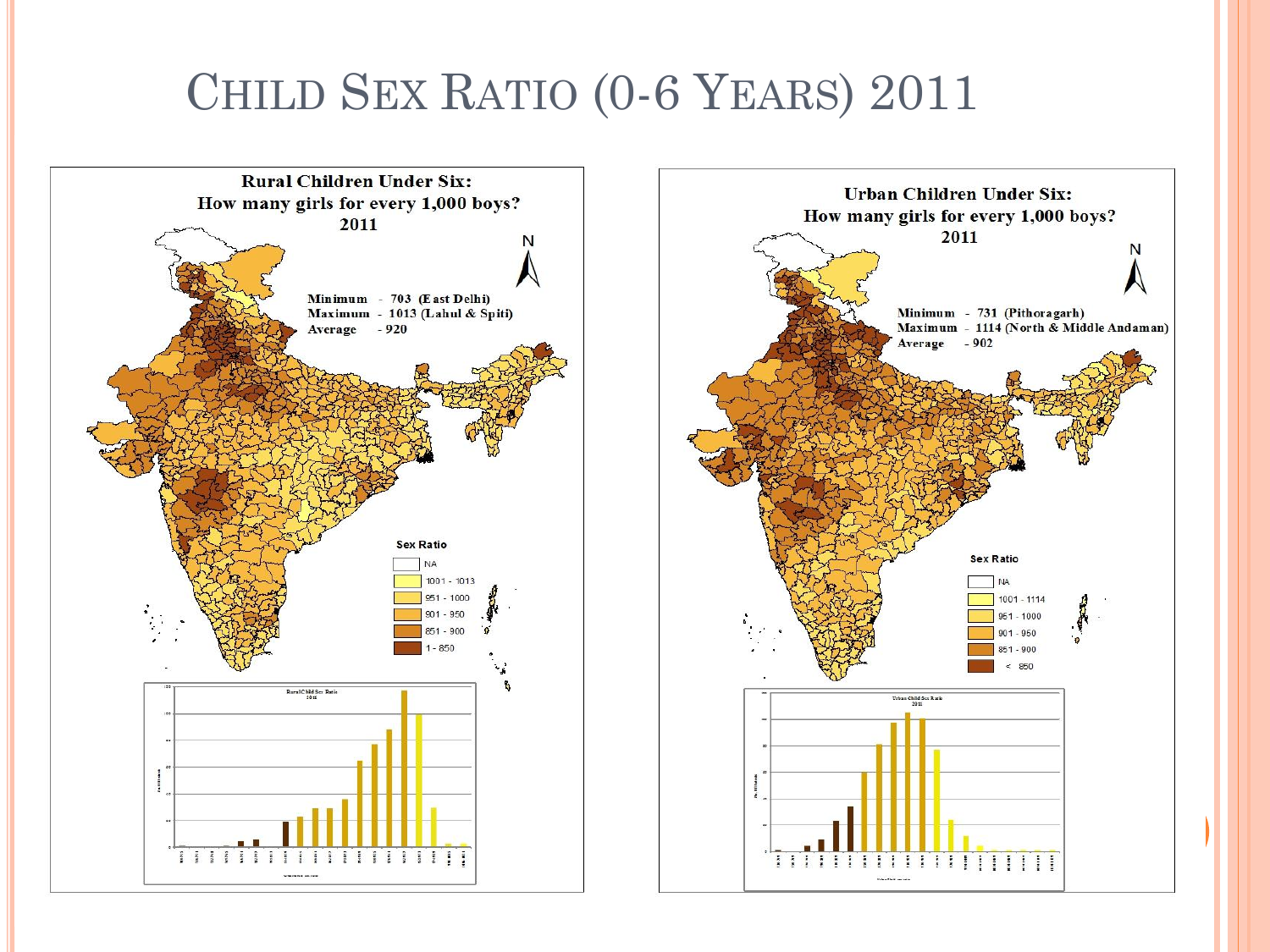# **850 BOTH IN 2001 AND 2011**

- South and West Delhi -
- Mahesana, Gandhinagar (**Gujarat**)
- Ambala, Yamunanagar, Kurukshetra, Kaithal, Karnal, Panipat, Sonipat, Jind, Fatehabad,Hisar, Bhiwani, Rohtak, Jhajjar, Mahendragarh,Rewari (**Haryana**)
- Jammu, Kathua (**Jammu & Kashmir**)
- Morena, Bhind (**Madhya Pradesh**)
- Kolhapur (**Maharashtra**)
- Gurdaspur, Amritsar, Fatehgarh Sahib, Firozpur, Muktsar, Mansa, Sangrur, Patiala (**Punjab**)

# **More Than 850 in 2001 Less Than 850 in 2011 (worsening)**  Jalgaon, Aurangabad, Buldana, Jalna, Bid Ahmadnagar (**Maharashtra**),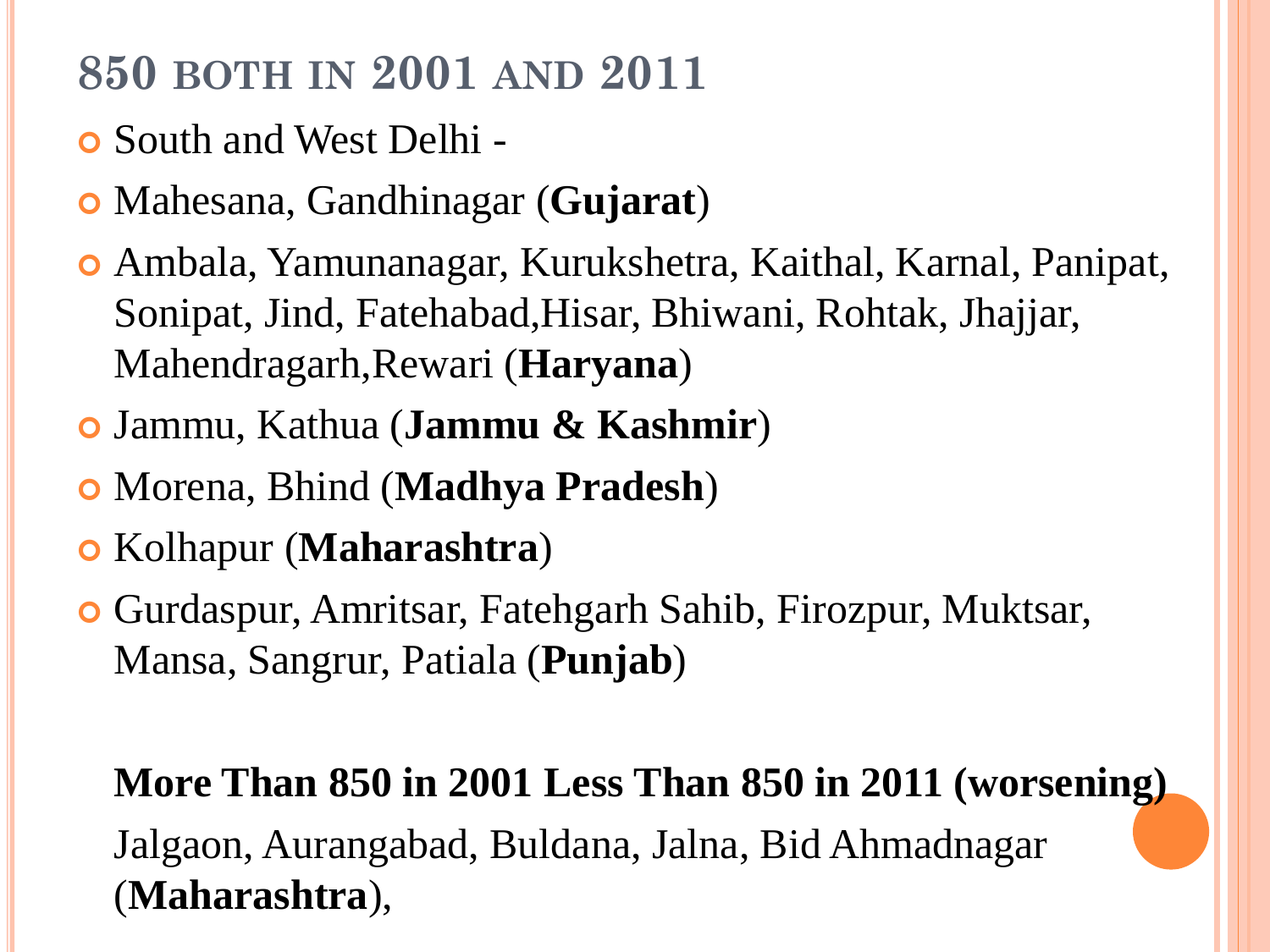# FROM THE FIELD

Collaborative research

- **o** Five states: Haryana, Himachal Pradesh, Madhya Pradesh, Punjab and Rajasthan Haryana to determine patterns and trends in CSRs :
- urban and rural sites
- Census 1991, 2001 for selection of survey sites
- Survey data 0-6 and 0-14 age groups
- By significant groups
	- Standard of living (using NFHS method)
	- Castes
- Birth Order
- Composition of families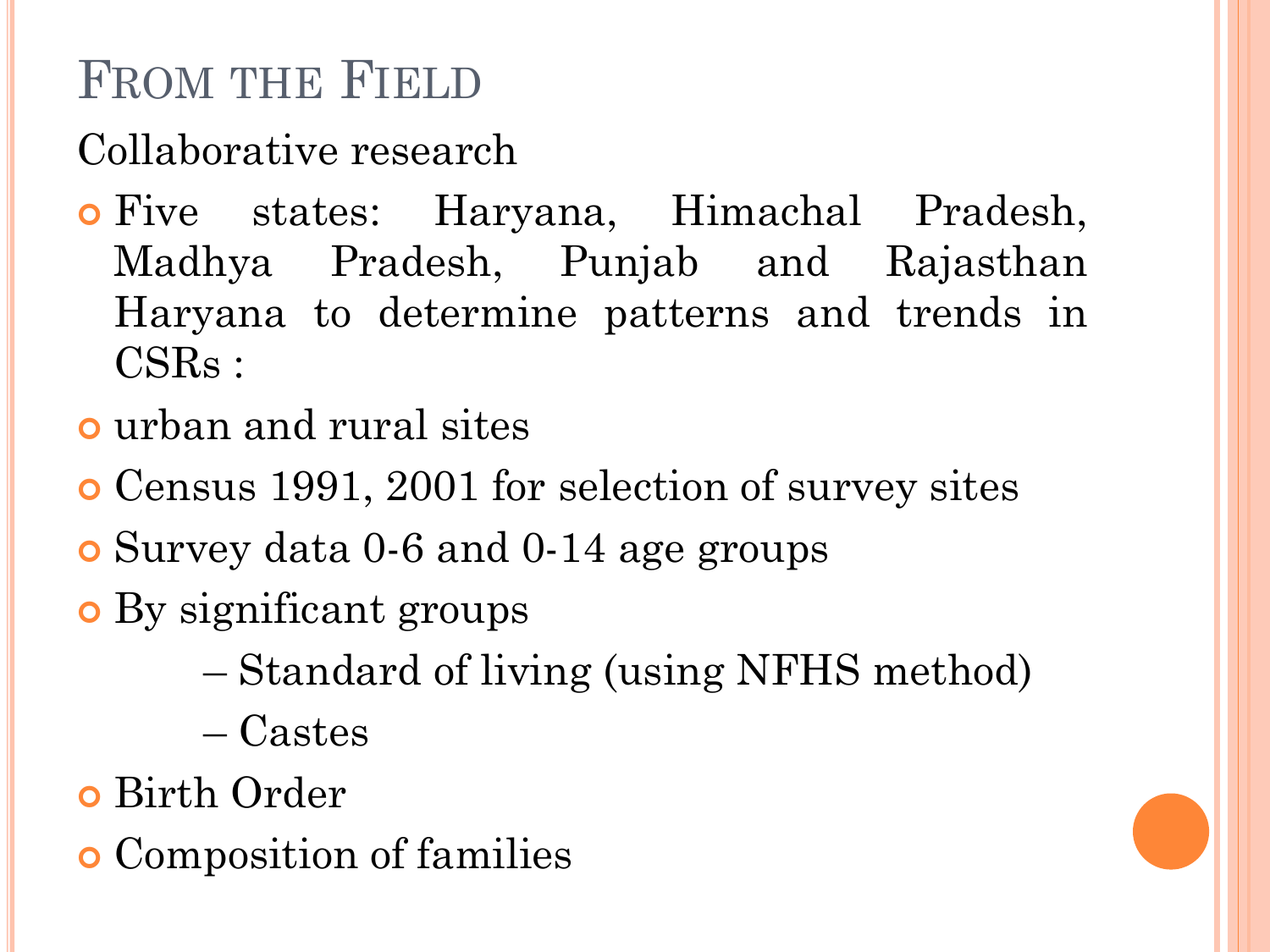### FROM THE FIELD

#### **Development: Comparative Demographic Indicators**

|                                     | <b>M.P.</b>     | <b>Rajasth</b>  | <b>H.P.</b>    | <b>Haryan</b>  | Punjab          |
|-------------------------------------|-----------------|-----------------|----------------|----------------|-----------------|
| 0–6 SR (Census 2001)                | 933             | 909             | 897            | 820            | 793             |
| SRB Census 2001                     | 106.2           | 108.9           | 108.9          | 115.7          | 117.5           |
| SRS 1998-2000                       | 110.3           | 114.0           | 110.9          | 125.5          | 126.3           |
| <b>Female literacy</b>              | 50.28           | 44.34           | 68.08          | 56.31          | 63.55           |
| Total fertility rate                | 3.31            | 3.78            | 2.14           | 2.88           | 2.21            |
| IMR & Diff. Boy-Girl<br>(India 4.0) | $\geq$<br>India | $\geq$<br>India | $\lt$<br>India | $\lt$<br>India | $\langle$ India |
|                                     | 9.0             | 2.0             | 11.0           | $-13.0$        | $-16.0$         |
| <b>MMR (SRS 2000)</b>               | 498             | 670             |                | 103            | 199             |
| Life Expectancy                     | 57.2            | 62.0            | 66.8           | 65.8           | 69.8            |
| Age at Marriage                     | 18.0            | 18.3            | 22.1           | 19.8           | 22.1            |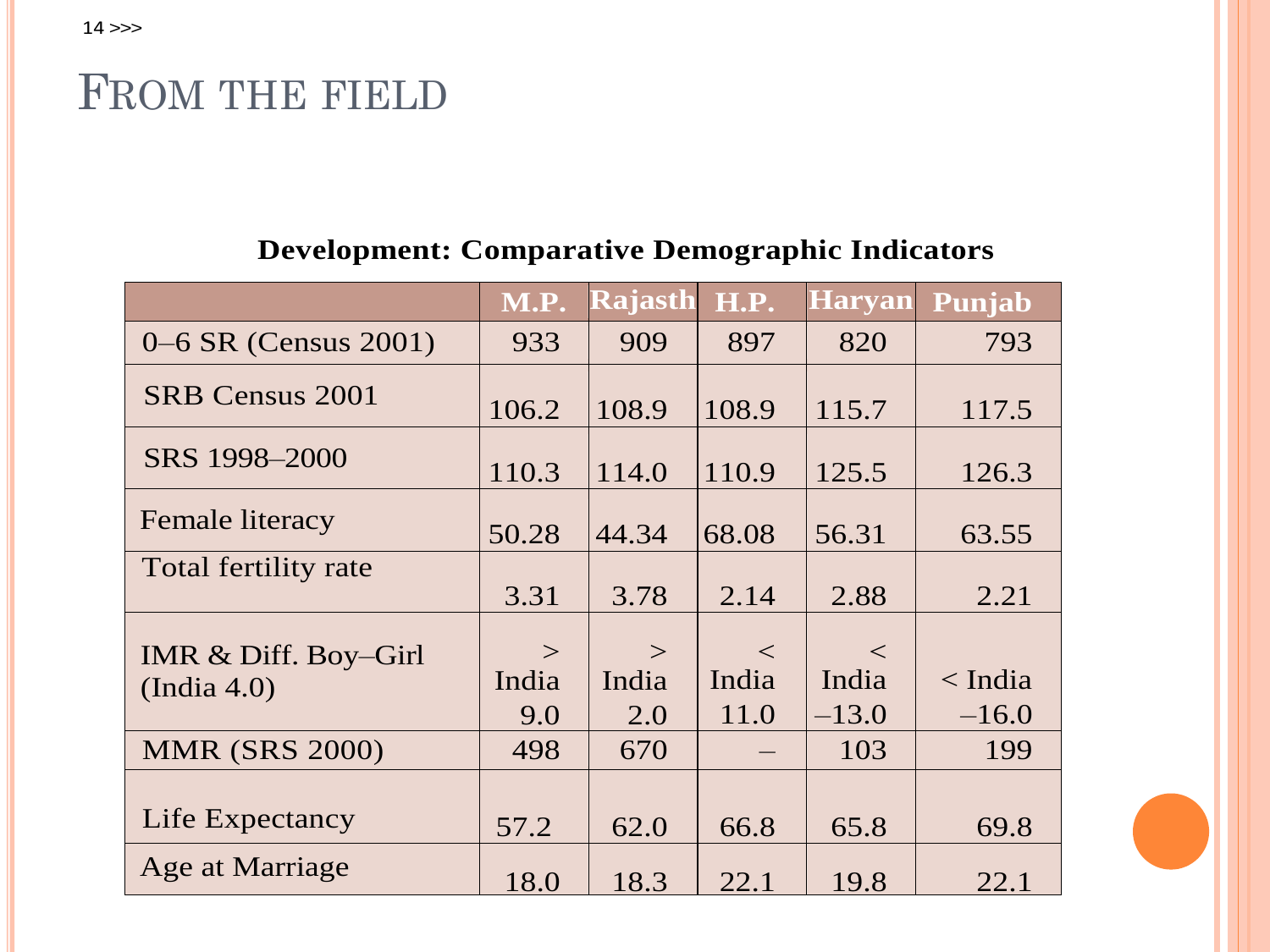#### **Development: Comparative Economic Indicators**

|                         |        | M.P. Rajast H.P. Haryan Punjab |       |       |        |
|-------------------------|--------|--------------------------------|-------|-------|--------|
| <b>Primary GER</b>      | 102.94 | 83.81                          | 80.83 | 82.98 | 81.71  |
| Urbanisation            | 26.67  | 23.38                          | 9.79  | 29.00 | 33.95  |
| Income                  | 14,011 | 14,748 24,903 29,963           |       |       | 27,851 |
| Poverty                 | 37.43  | 15.28                          | 7.63  | 8.74  | 6.16   |
| <b>Male Workforce</b>   | 51.5   | 50                             | 54.6  | 50.3  | 53.6   |
| <b>Female Workforce</b> | 33.2   | 33.5                           | 43.7  | 27.2  | 19.1   |
| <b>Primary sector</b>   | 68.75  | 64.11                          | 58.85 | 50.74 | 45.13  |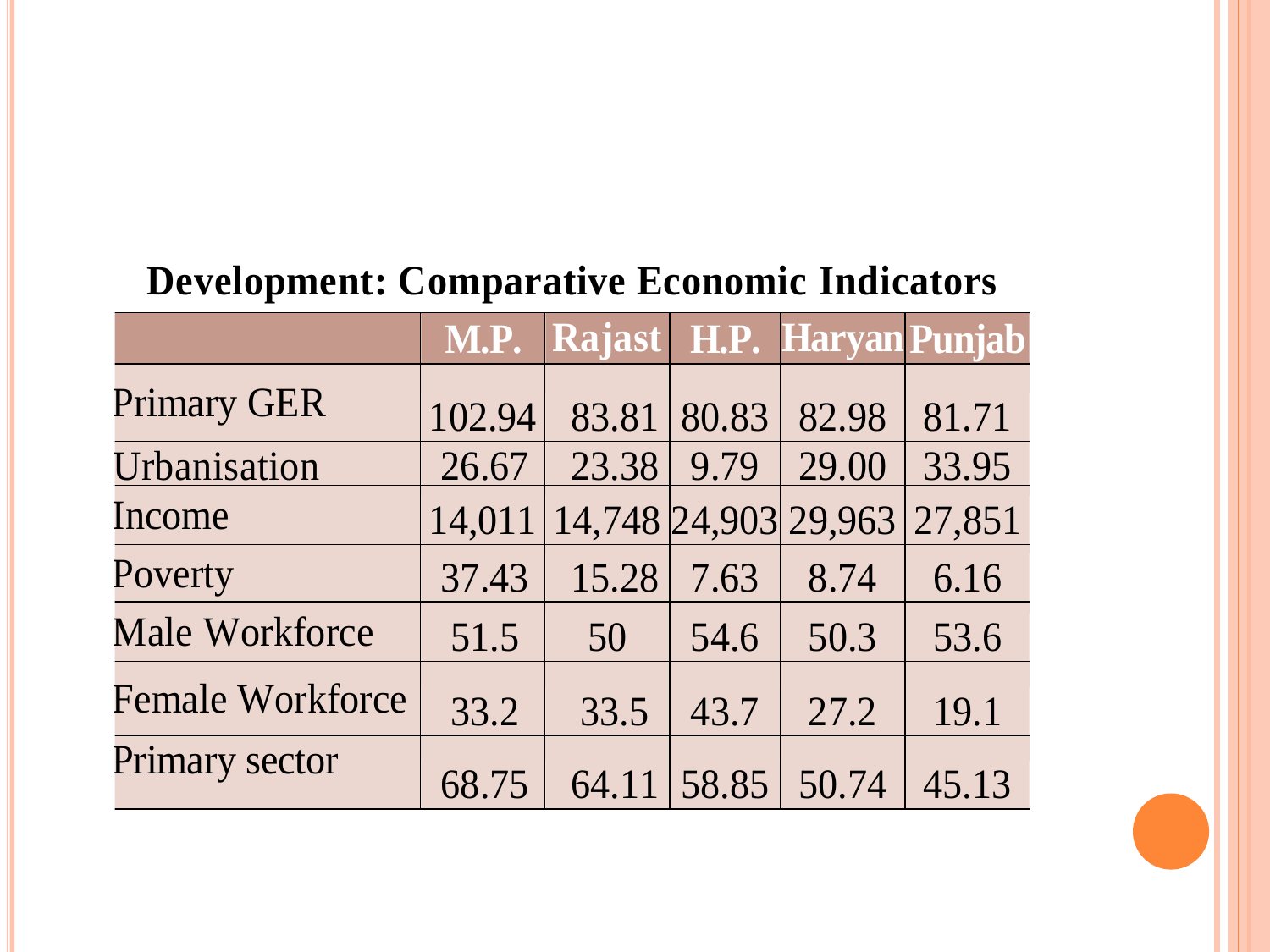- Variations within sites and across time complex, but a few broad trends:
- **o** In almost all sites, surveyed sex ratios (2003, 2005) worse than Census 2001 – the referent point then.
- High, medium and low site differences largely reduced; no "good" CSRs left.
- Comparison of (0-6) and (0-14) age groups: 0-6 worse in Himachal, Haryana and slightly better in Punjab. In M. P. and Rajasthan 0-14 also bad, long tradition.
- Caste specificities closing, i. e., scheduled Castes in Himachal and Haryana had the worst sex ratios;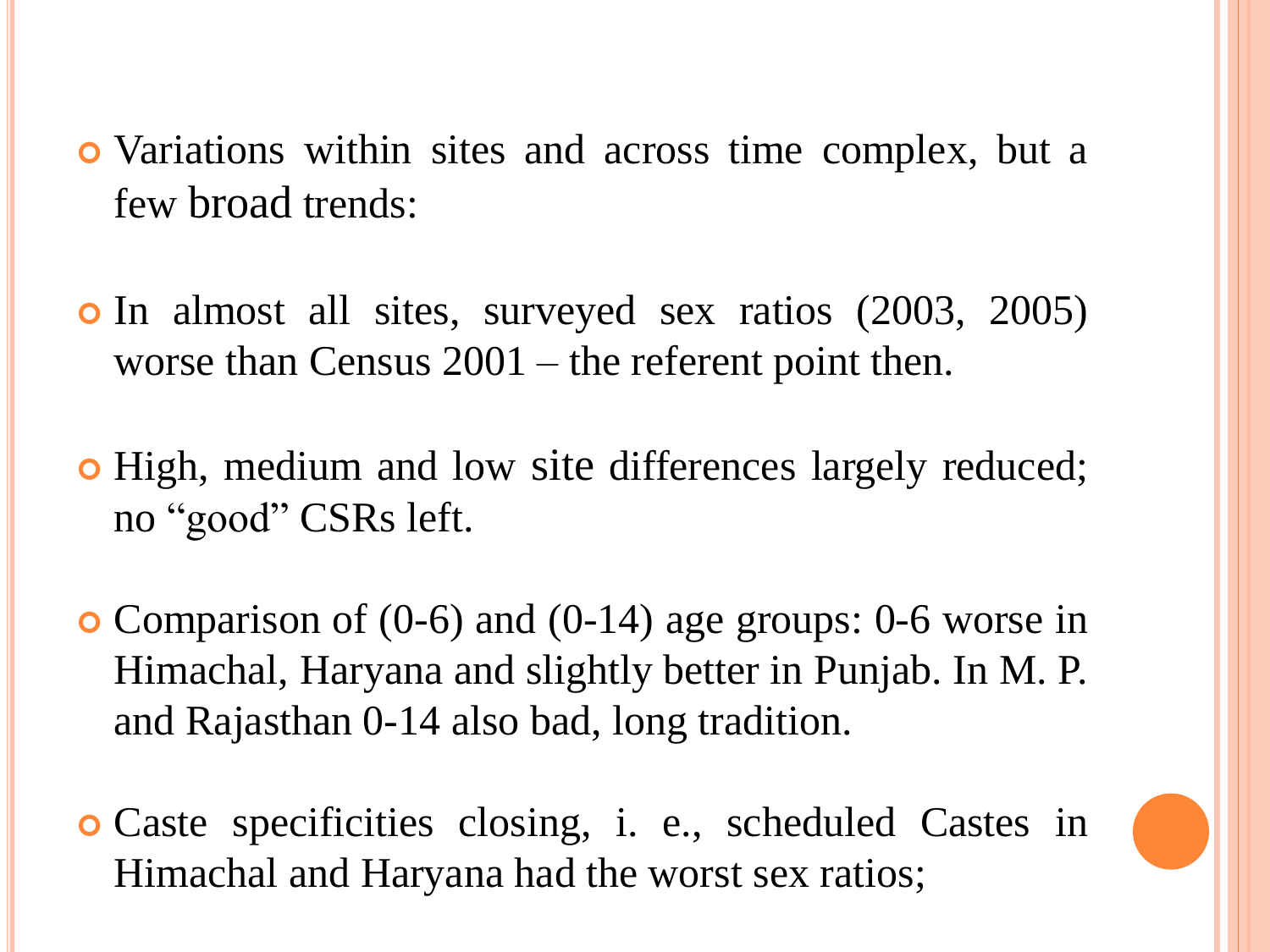- **o** Knowledge about technology all pervasive although access varies; easier in prosperous states, but by no means absent in the less developed sites.
- In "developed" states, resort to technological intervention early in the fertility history while poorer people do so later or simply cannot afford financially. Neglect then becomes the default option.
- Thus, Haryana, Punjab and Himachal Pradesh manage the sex-composition of their children primarily through sex-selective abortions while in Madhya Pradesh and Rajasthan it is through postbirth neglect of girls.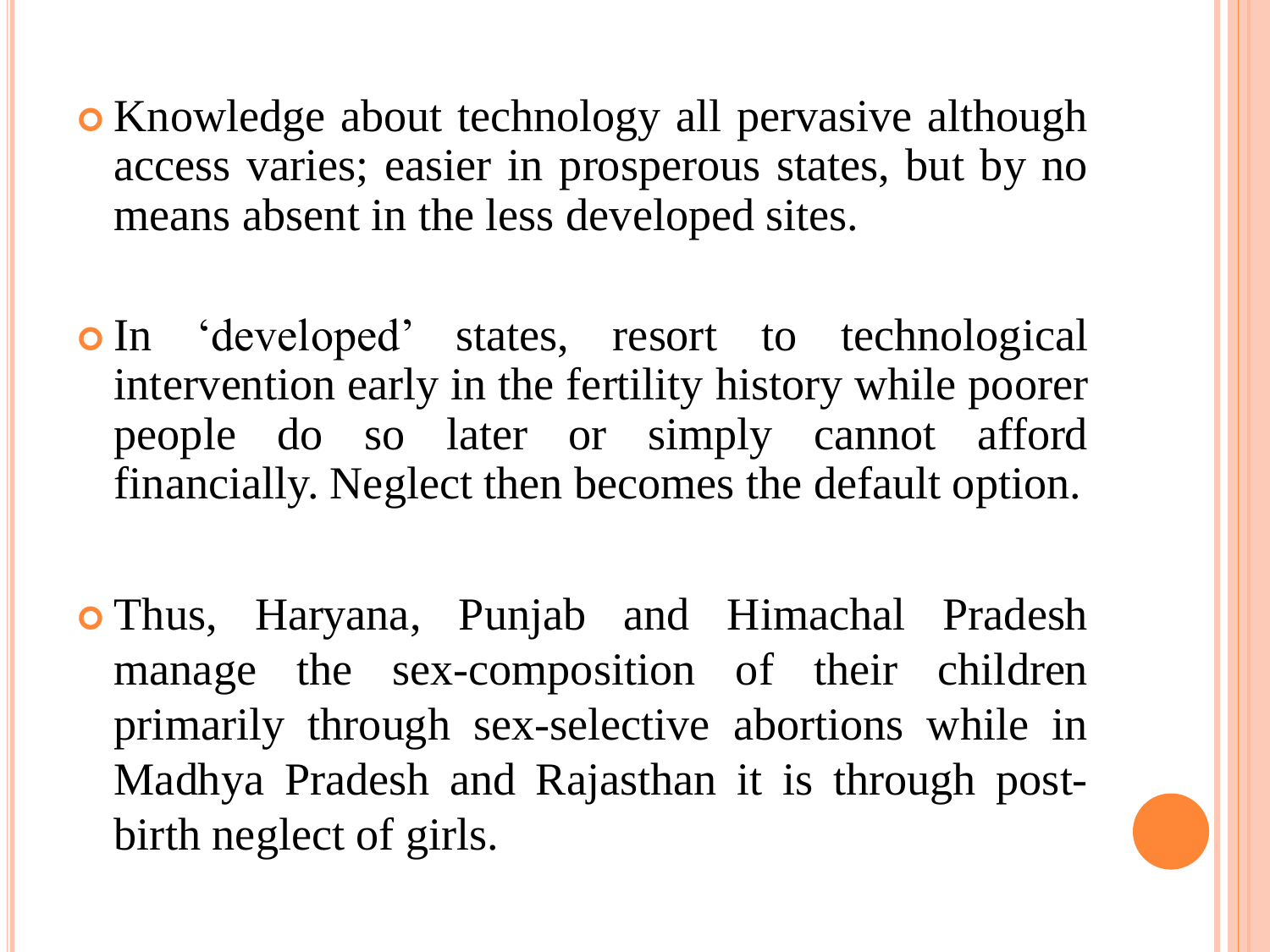- Despite acknowledging daughters as more supportive and caring, the societal perception of sons as old-age support persists.
- Daughters perceived as "paraya dhan" literal translation "somebody else's property."
- Technology cannot be squarely held responsible.
- Social changes are taking place in several parts of India which have access to technology for potential sex-selective abortions.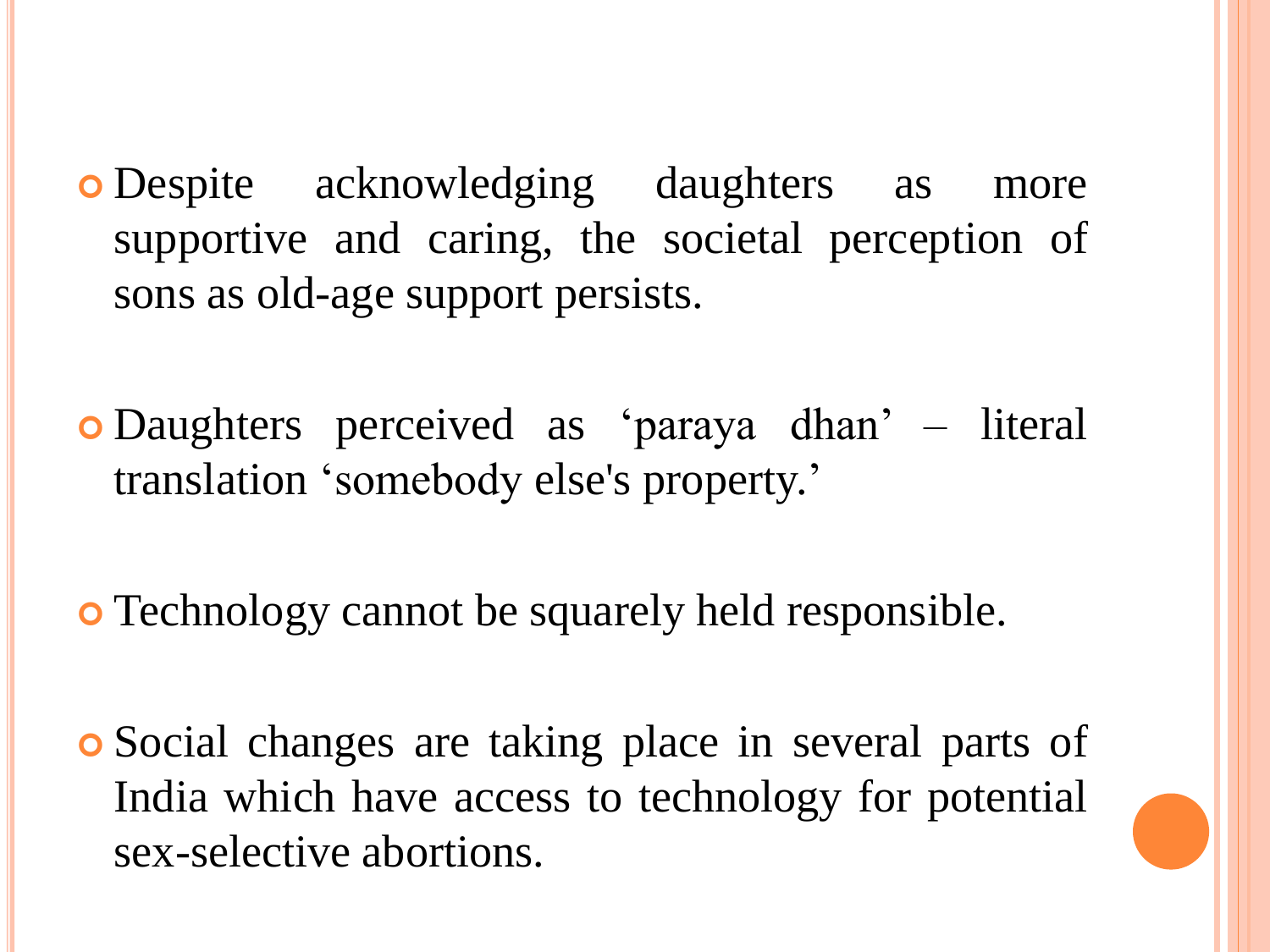- And still, there are parts in the country south, south-eastern and north-eastern - which have better CSRs.
- Clearly, technology operates in consonance with other existing norms and not in contextual isolation independent of socio-culturally entrenched values about the relative worth of girls' vis-à-vis boys, men and women.

**o** Son-preference and daughter aversion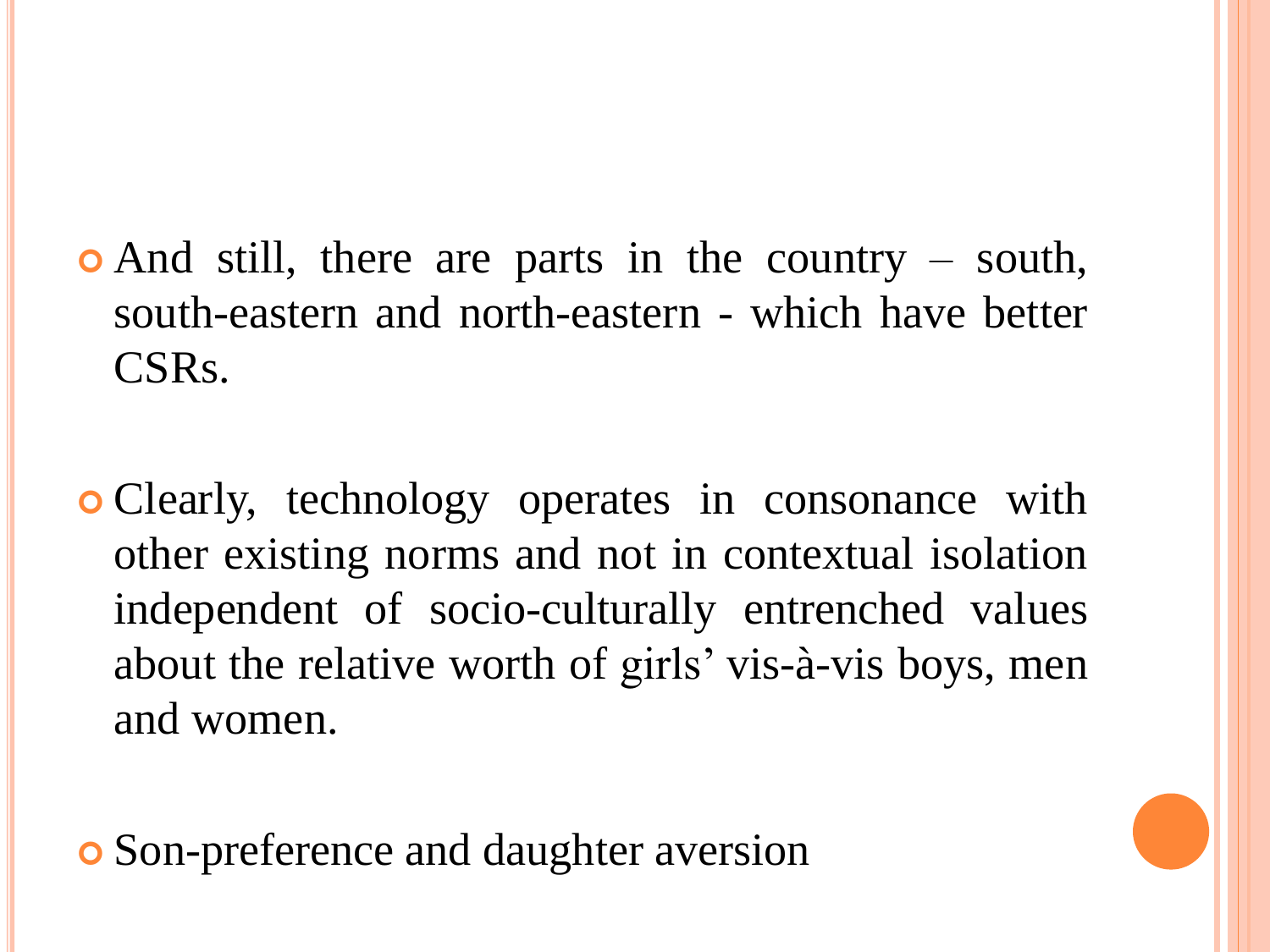Family size and composition: are these within the familial domain alone!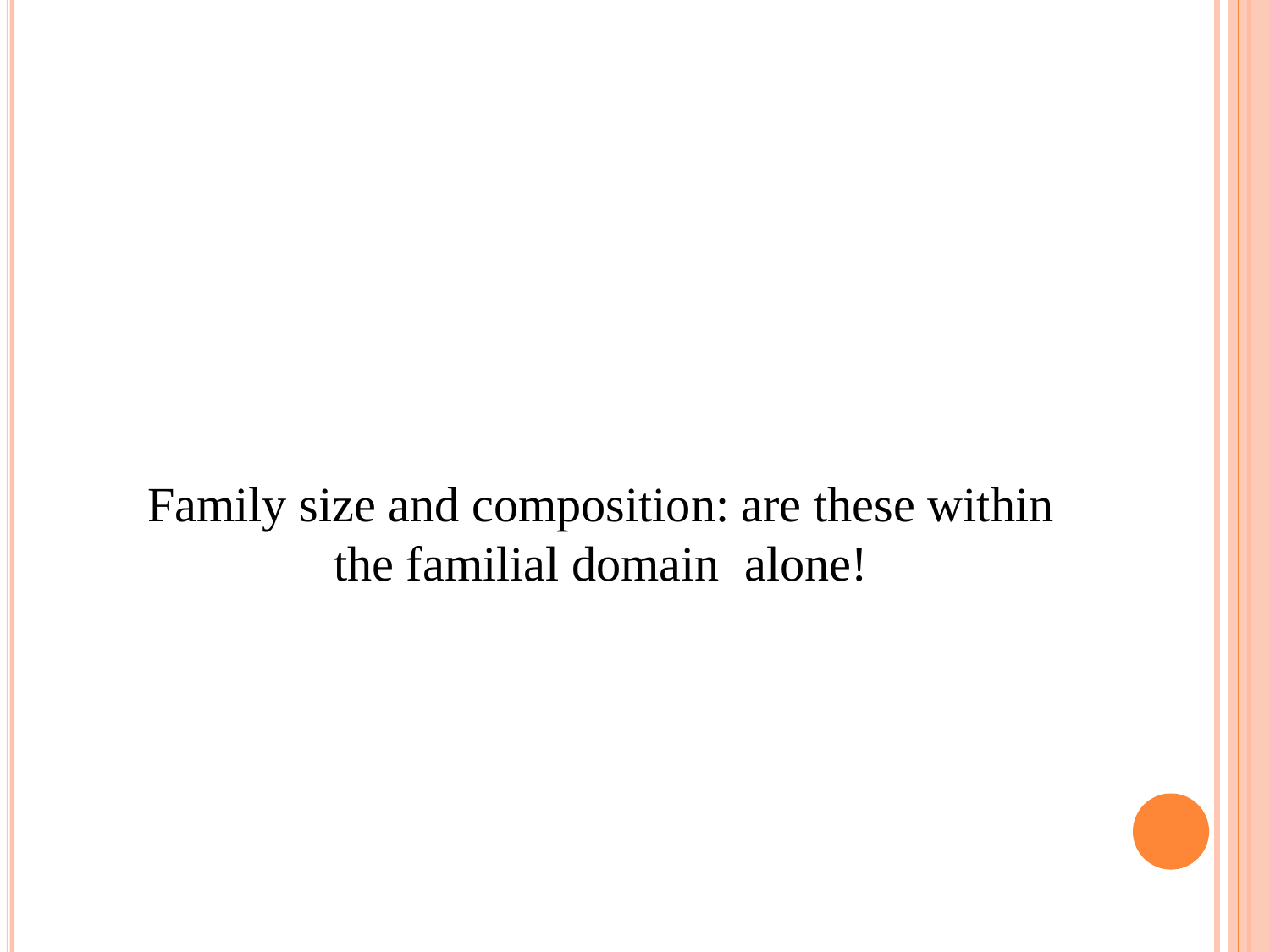WHY: DEVELOPMENTAL DILEMMA

- **o** Higher age at marriage
- **o** Spread of education
- Improved health & medical infrastructure
- Small family norm sign of modernity "*Educated people ensure small families*"
- Agency and Choice paradigm

On the other hand

- No decline in dowry because of segmented marriage market;
- **o** Girls continue to be looked upon as 'outgoings' rather than 'incomings' and hence the focus is on not having them at all.
- **•** Protecting the unattached sexuality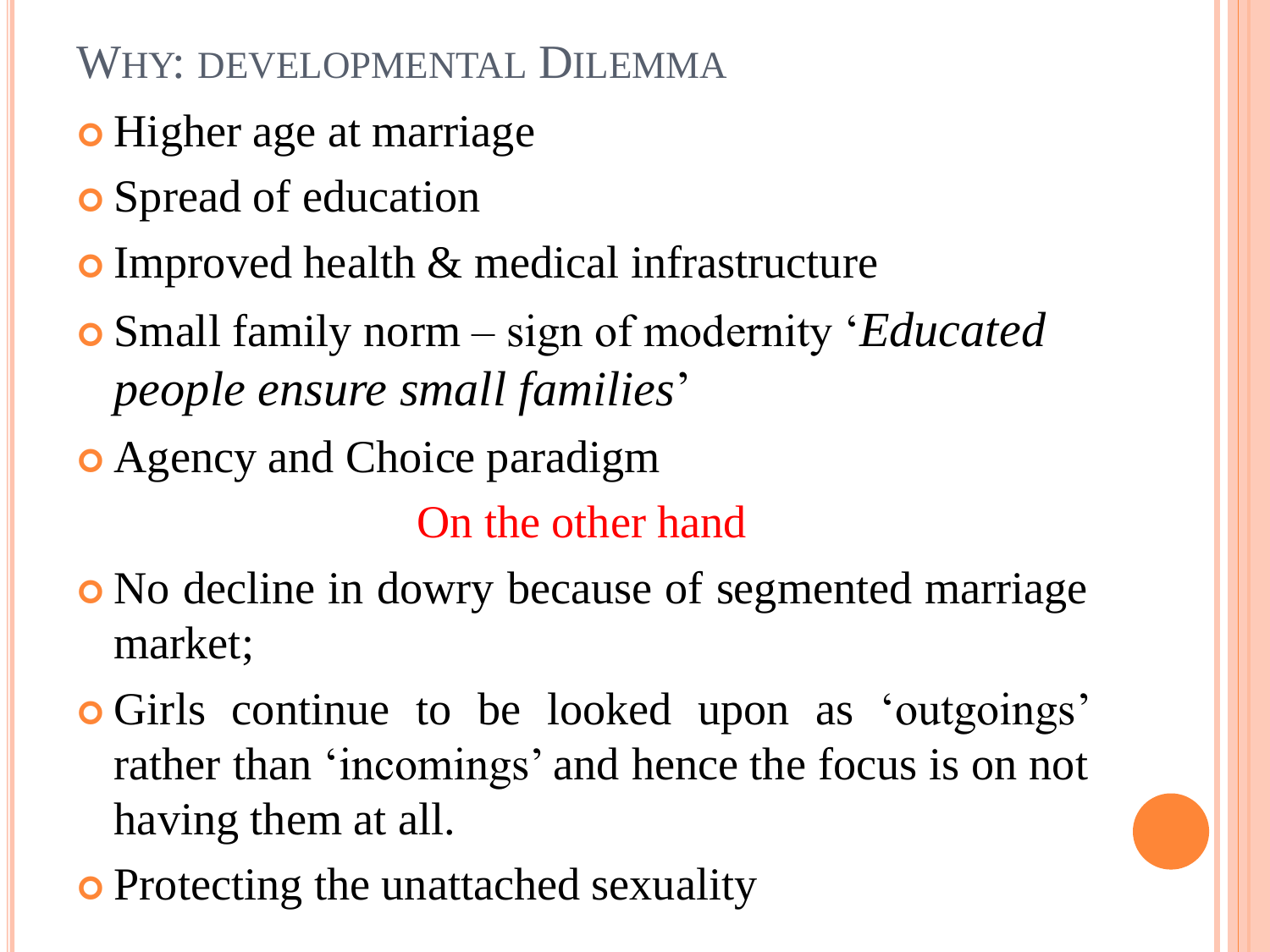- The traditional rituals such as "Kanya-daan" "Raksha-bandhan" – institutionalised ways to ensure girls"survival disappearing fast.
- Clear shift towards a more conscious use of modern technologies of sex determination and sex selection.
- Even if couples have availed of traditional technologies, in their minds, surety is guaranteed only by the 'machine'.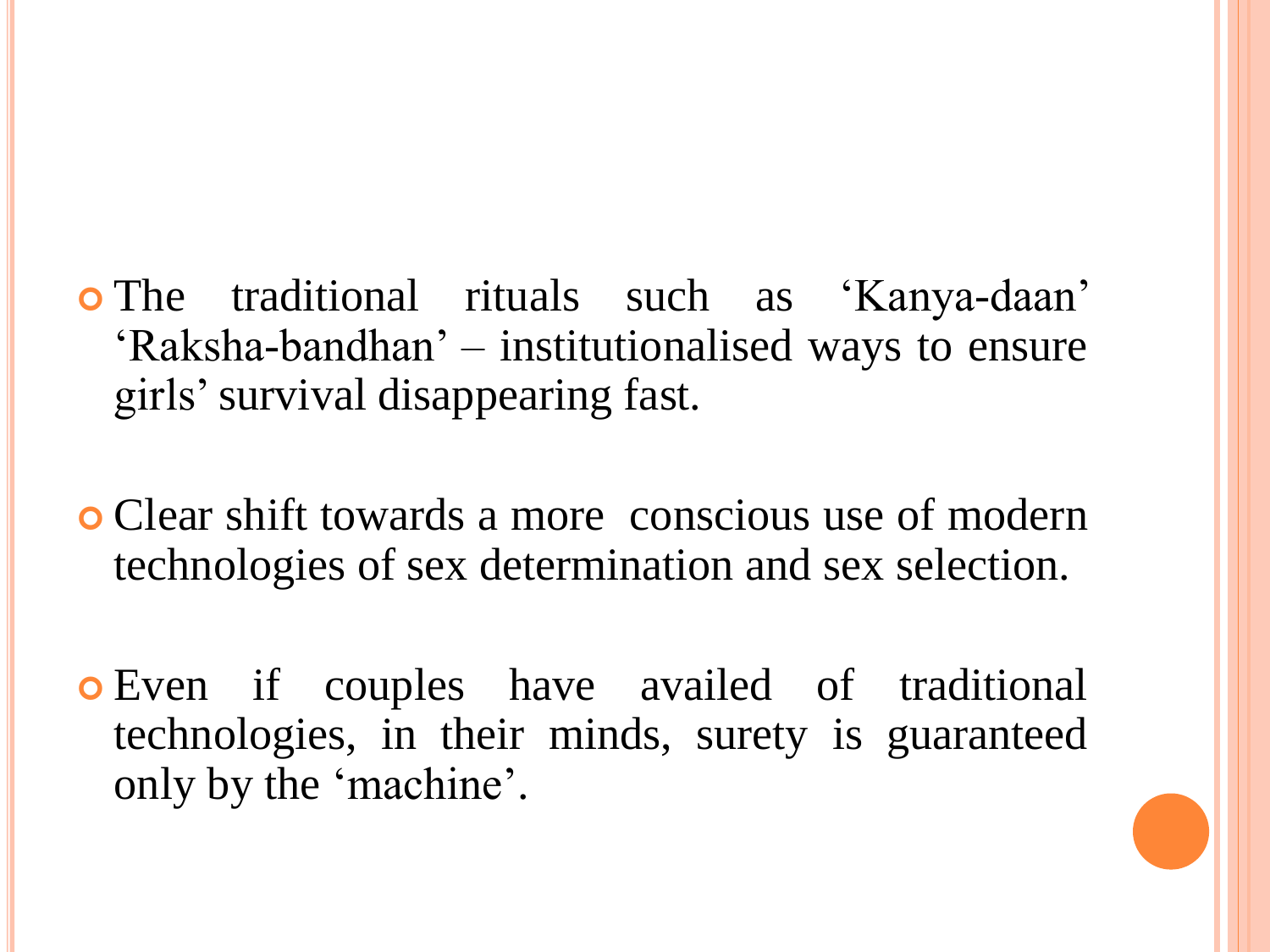#### CHOICE AND AGENCY IN DECIDING FAMILY SIZE AND COMPOSITION

- Who decides? Woman, couple, mother-in-law, father-in-law, woman's parents, peer pressure.
- Who pays for sex determination, abortion, where does it take place?
- Who allows death of girl child through neglect control of familial resources and their distribution?
- Modernity and the rhetoric of choice. Especially medical fraternity emphasizing women's choice – is it her choice?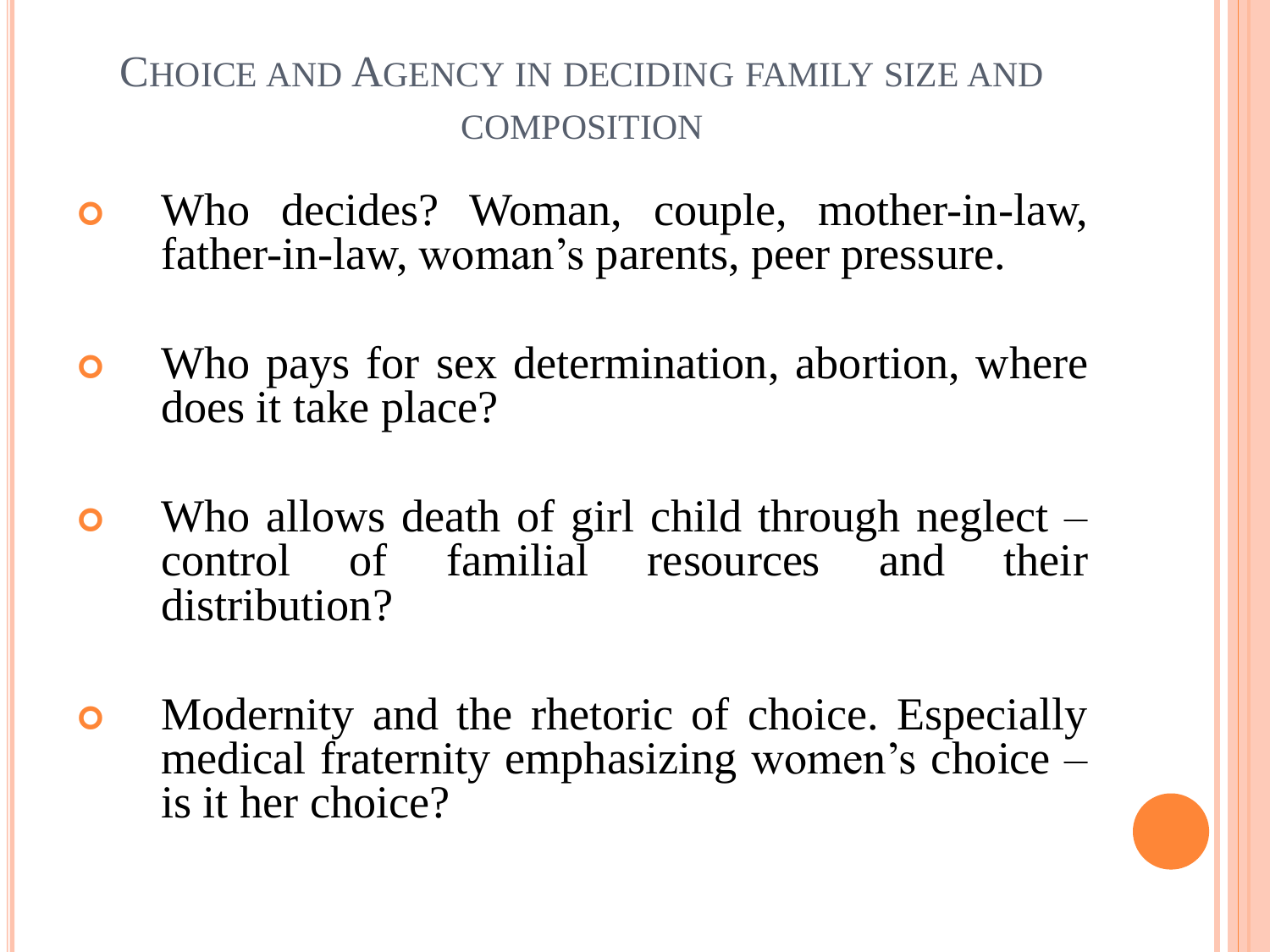- o The direct and indirect pressure on women to produce male heirs is immense.
- The woman not only feels ashamed of producing girl child, but also loses her worth and regains it only after giving birth to sons.
- o If she does not comply, the repercussions can be desertion, bringing a co-wife, physical, mental and emotional ill-treatment.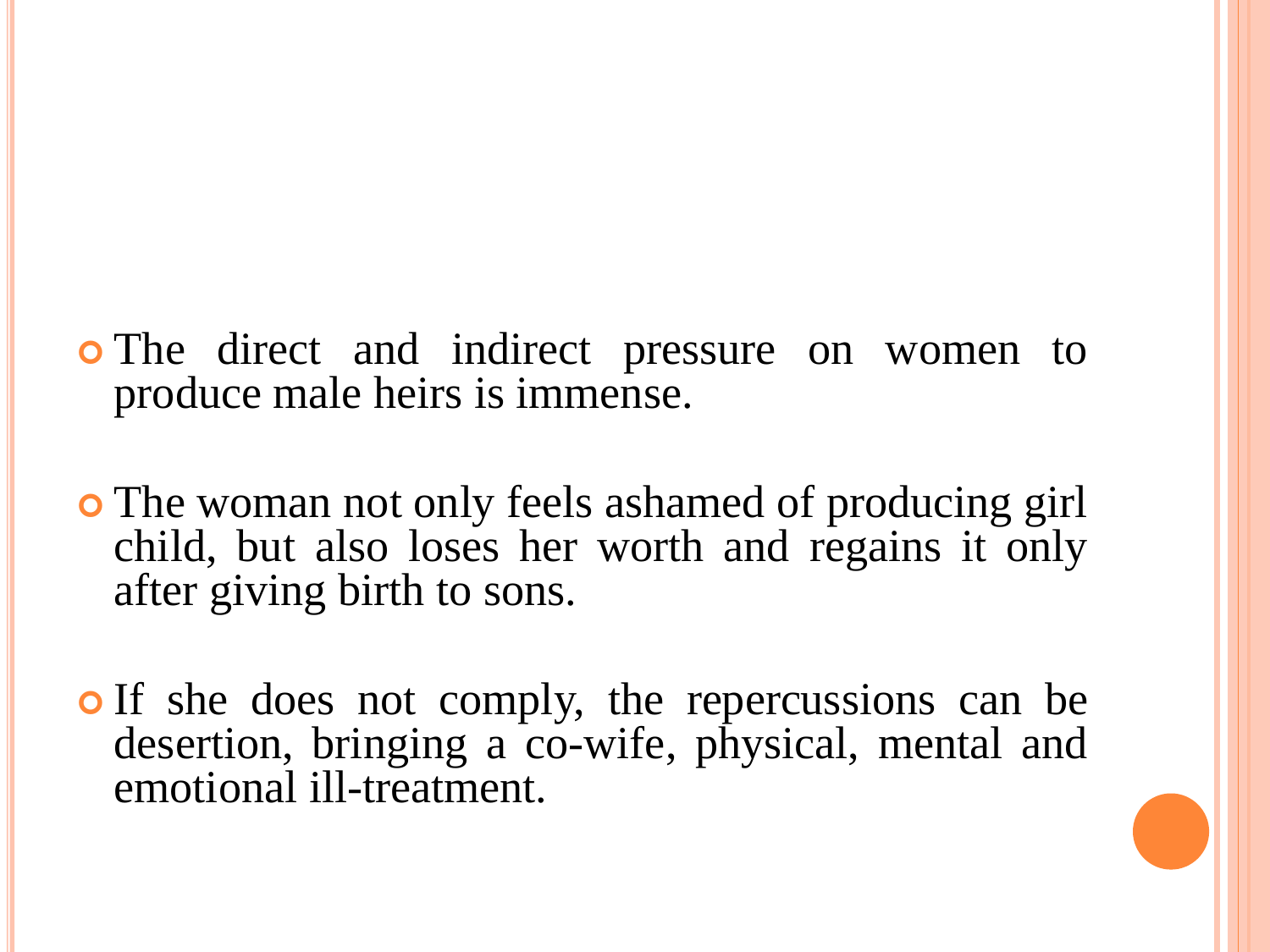- The popular allegation that it is women who kill female fetuses and discriminate against girl children and other women.
- Reproduction, in the Indian case is not a sphere of individual decision- making and thus has to be looked at in the context of family and society.
- Agency in reproductive decision-making is also tied to agency in other areas – economic, work, education related.
- And yet the claim has to be legitimized socially.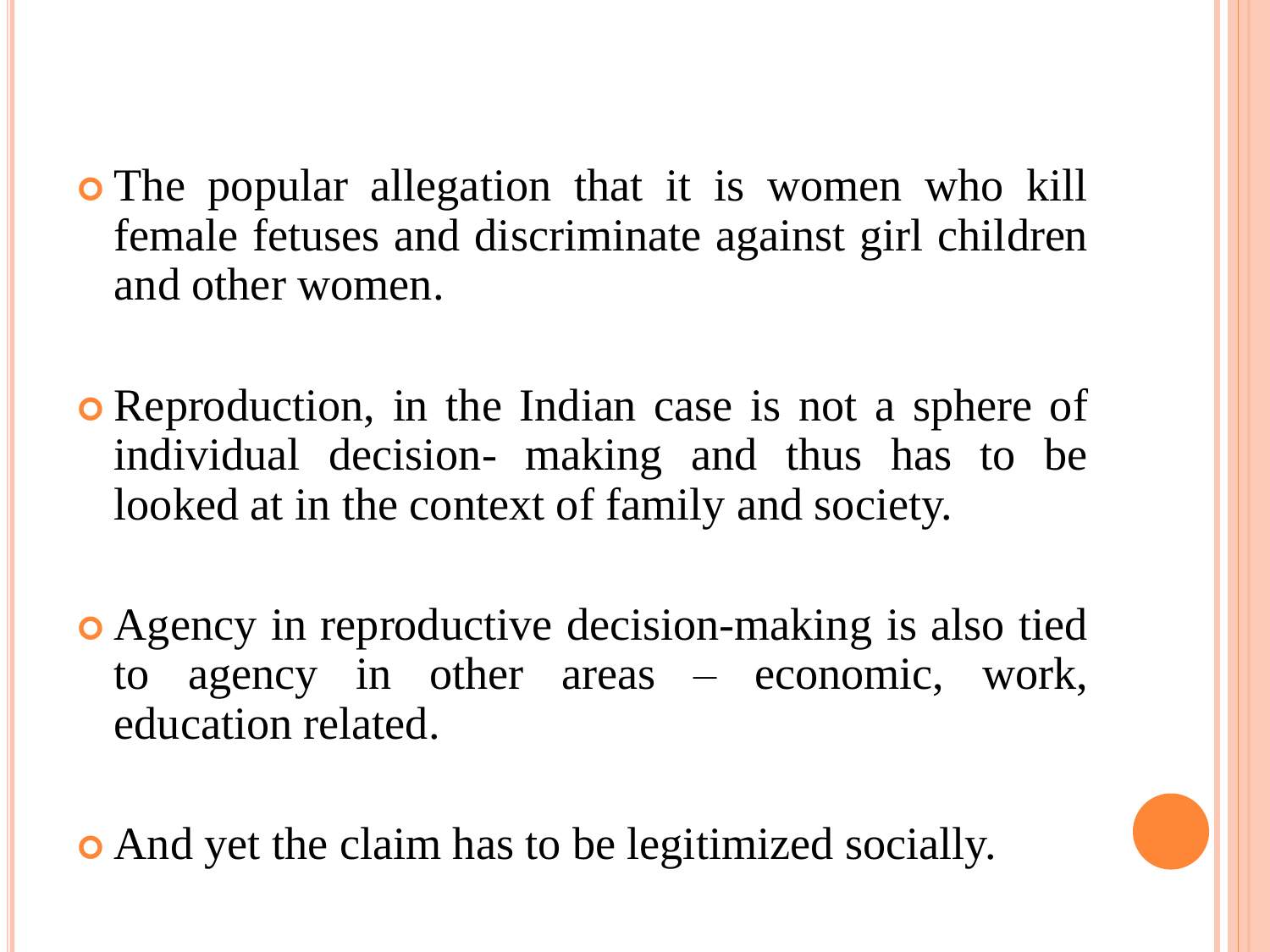# CONFLICTING VOICES

- "Today"s women do not have to make guesses. Ultrasound is the biggest of all guesses. You can get the clear report. No need to get involved in anything. Get your ultrasound done and you know what is there". - a voice from Punjab.
- A voice from Himachal Pradesh- husband " we would have gone for abortions till we got a son".
- **On female feticide "Till a child is not born, killing** 'it' is not a murder. If it is, then everyone is doing it. Now everyone gets a son by abortion only".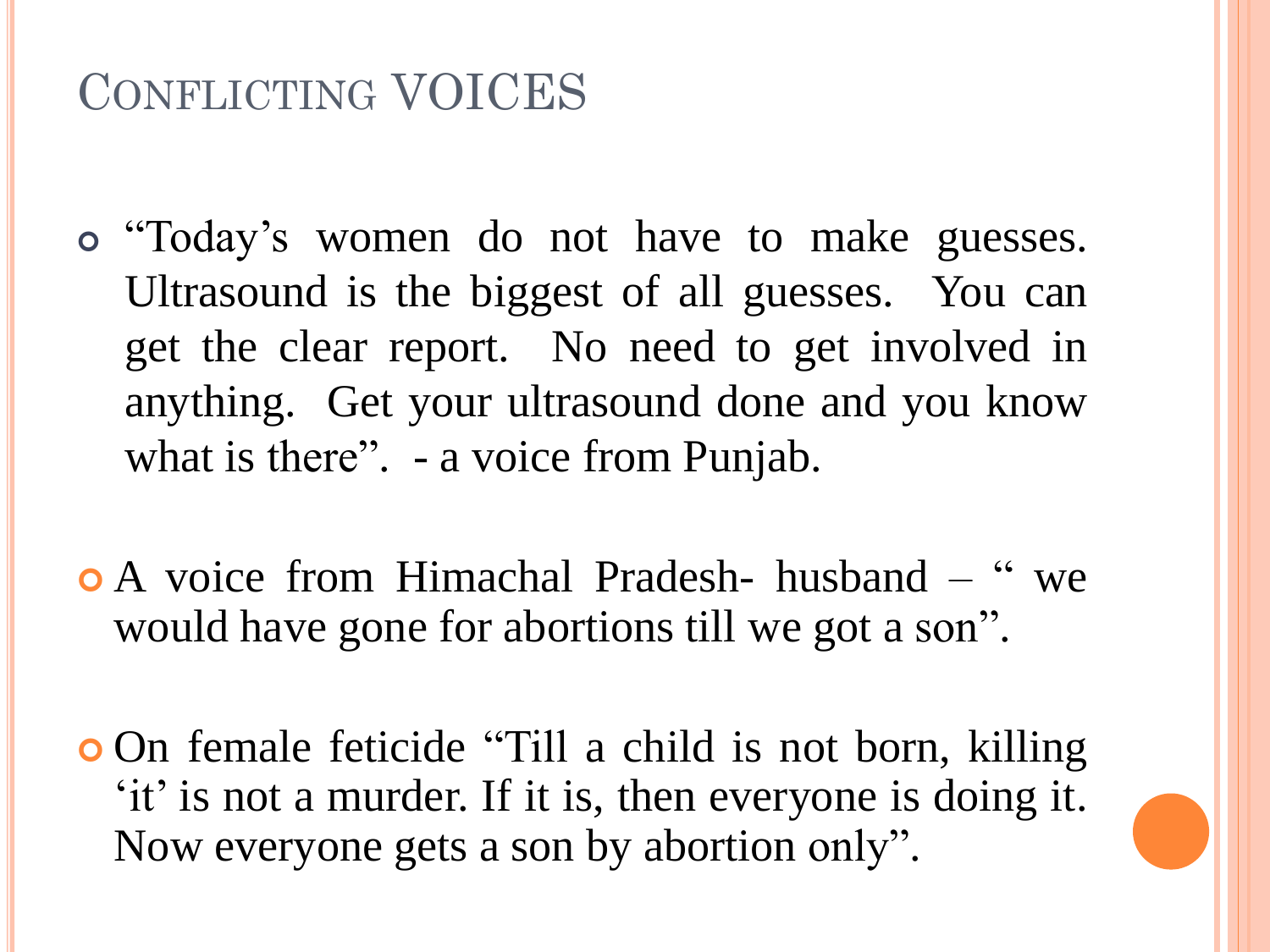# VOICES. . .

 Guddi had two abortions at Dr. B.Gs. clinic in Dhaulpur. She took her sister-in-law's help. Guddi said " A mother wants to give birth to each child she conceives, but the circumstances were such that I had to compromise".

 A Balmiki women"s husband (HP) stood by her in giving birth to a female child despite pressure by parents to abort the child.

 The wife of an army man in MP was warned by the husband that a 'girl should not be born'. (PNDT done at parents' place in Bhind).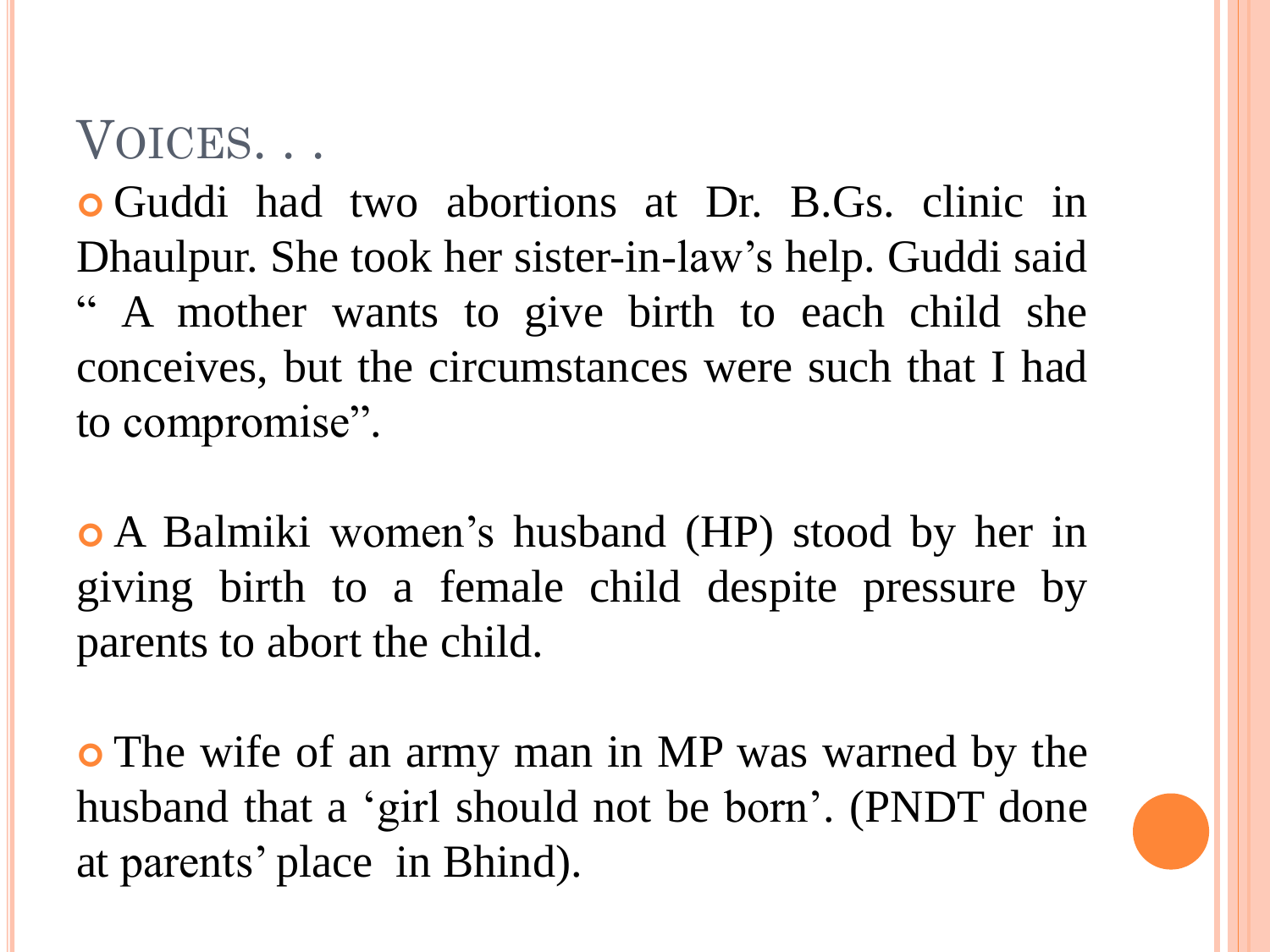- Another respondent from MP was helped once by her brother"s wife to undergo a sex selective abortion at her own parent's home and once by her husband"s sister in Morena– the husband had insisted on it.
- Many cases where there was contestation between husband and wife, between couple and in-laws over family size and composition, and instances where the husband wanted to keep the girl child.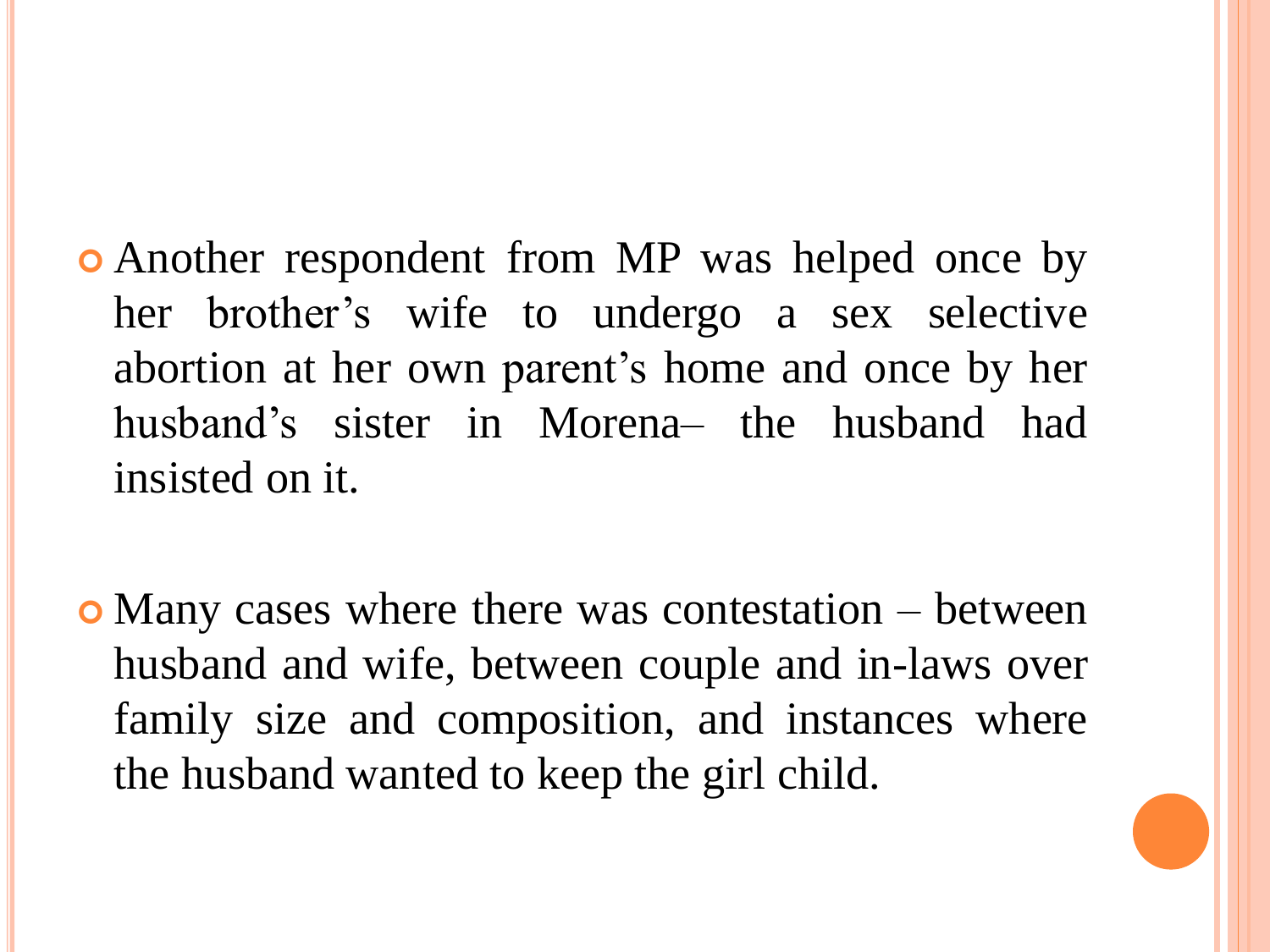WAYS TO OVERCOME . . .

- Although legal provisions are not the answers, they do provide recourse.
- However, public at large are unaware of most of the legal and institutional provisions that are now available.
- Overall secure environment for women and girls.
- State-support for age-old security.
- Some of the suggested steps are essentially longterm.
- The most immediate response has to be against the nexus between the medical fraternity, health workers and others in the system that makes sex-selective abortion an easy task.